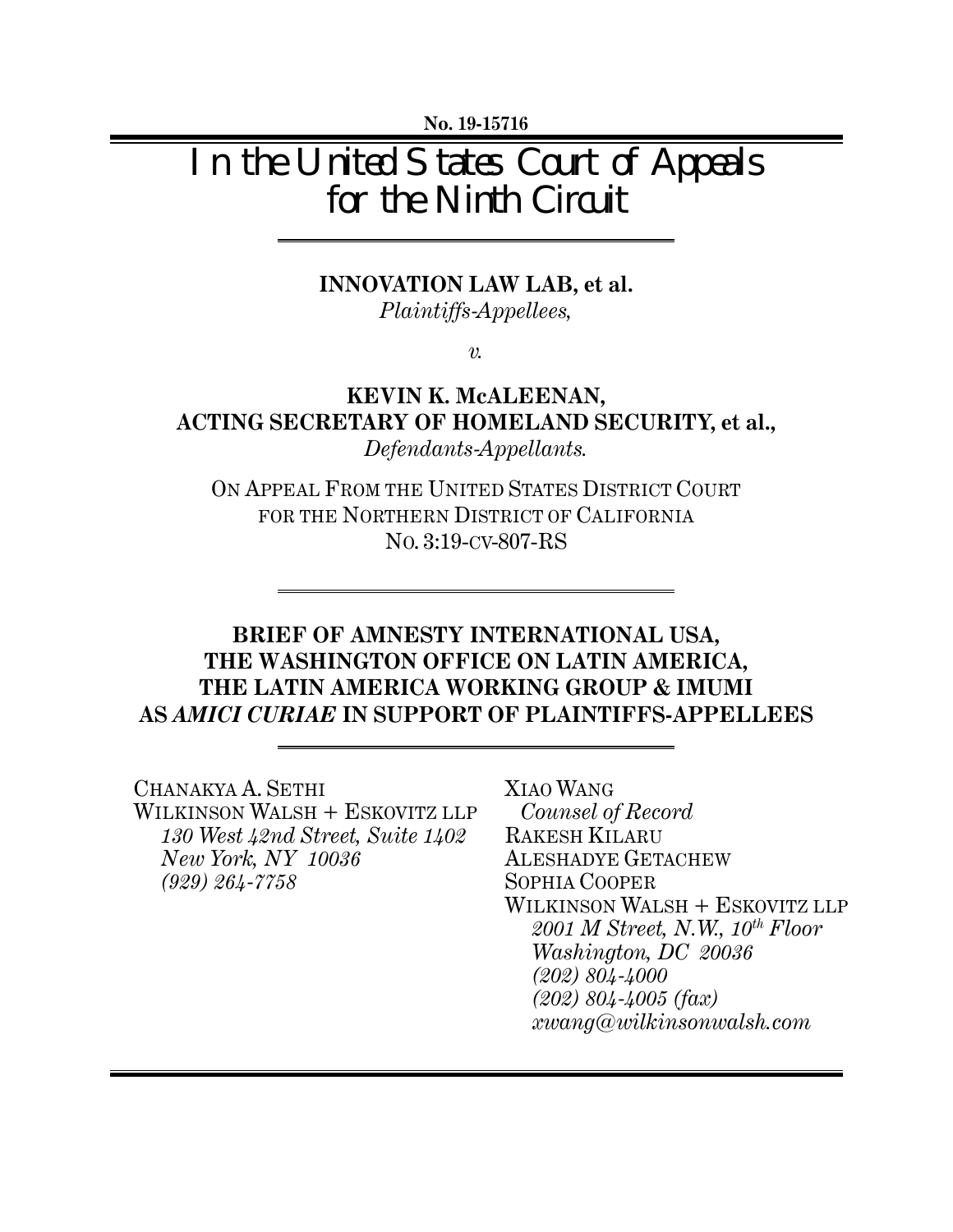# **TABLE OF CONTENTS**

|           |    | THE FORCED RETURN POLICY VIOLATES<br>THE UNITED STATES' COMMITMENT TO                          |     |
|-----------|----|------------------------------------------------------------------------------------------------|-----|
| A.        |    | The Forced Return Policy Fails To Safeguard Asylum                                             |     |
|           | 1. | Forced Returnees Must Volunteer Their Fear of<br>Return to Mexico to Have Any Hope of Avoiding |     |
|           | 2. | Forced Returnees Are Subject to an Unreasonably                                                |     |
|           | 3. | Forced Returnees Lack Adequate Procedural                                                      |     |
| <b>B.</b> |    |                                                                                                |     |
|           | 1. | Forced Returnees To Mexico Are Sent Directly Into<br>Harm's Way                                | 18  |
|           | 2. | The Mexican Government Is Unable To Protect                                                    |     |
| $\rm C$ . |    | The Forced Return Policy Subjects Returnees To Chain                                           | .28 |
|           |    |                                                                                                | 36  |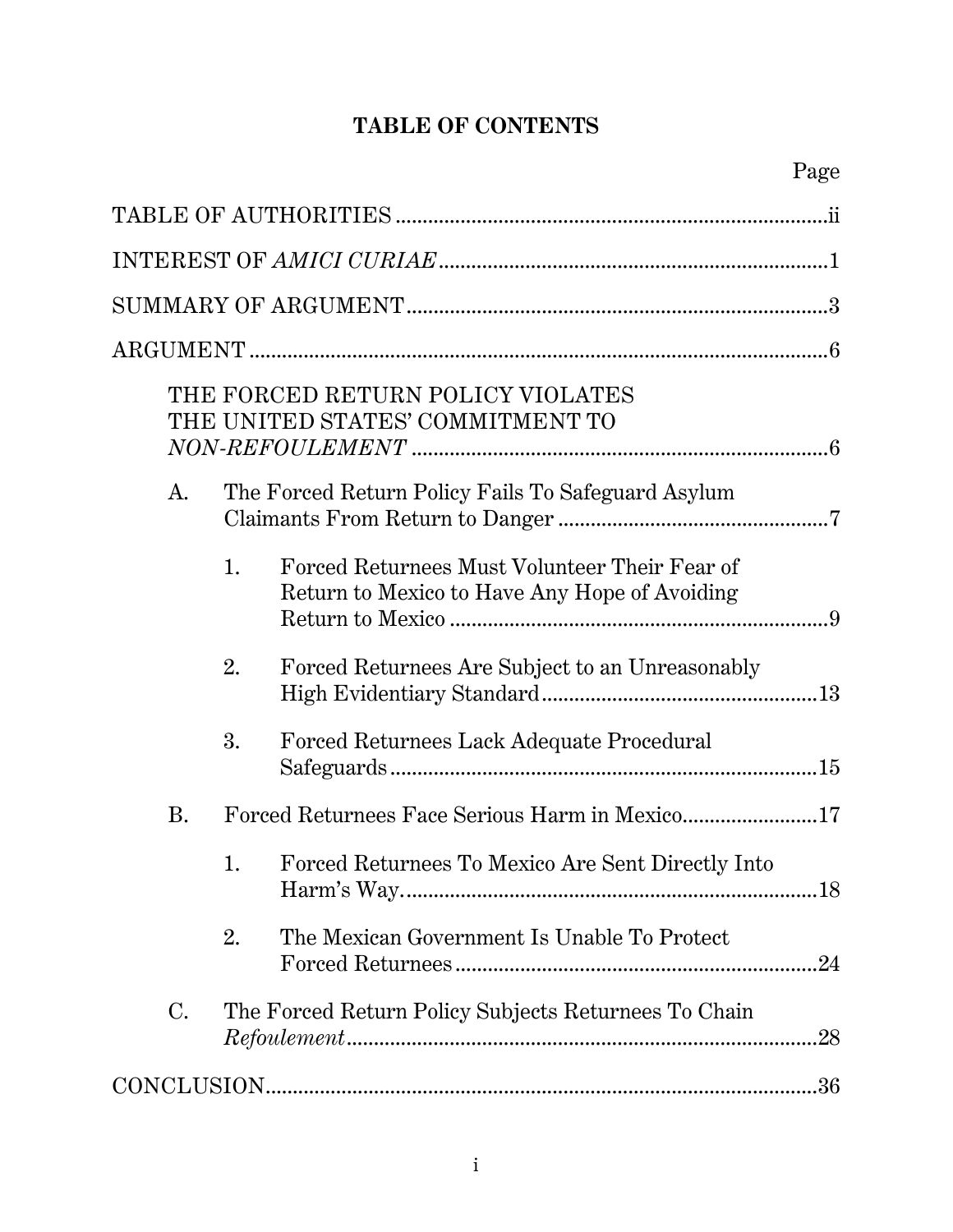# TABLE OF AUTHORITIES

### **CASES**

| <i>Bartolome v. Sessions,</i>                 |     |
|-----------------------------------------------|-----|
| <i>Bringas-Rodriguez v. Sessions,</i>         |     |
| Henriquez-Rivas v. Holder,                    |     |
| <i>Innovation Law Lab v. McAleenan,</i>       |     |
| <i>INS v. Cardoza-Fonseca,</i>                |     |
| Pirir-Boc v. Holder,                          |     |
| Thuraissigiam v. U.S. Dep't of Homeland Sec., | .16 |
|                                               |     |

# STATUTES AND LEGISLATIVE HISTORY

# **REGULATIONS**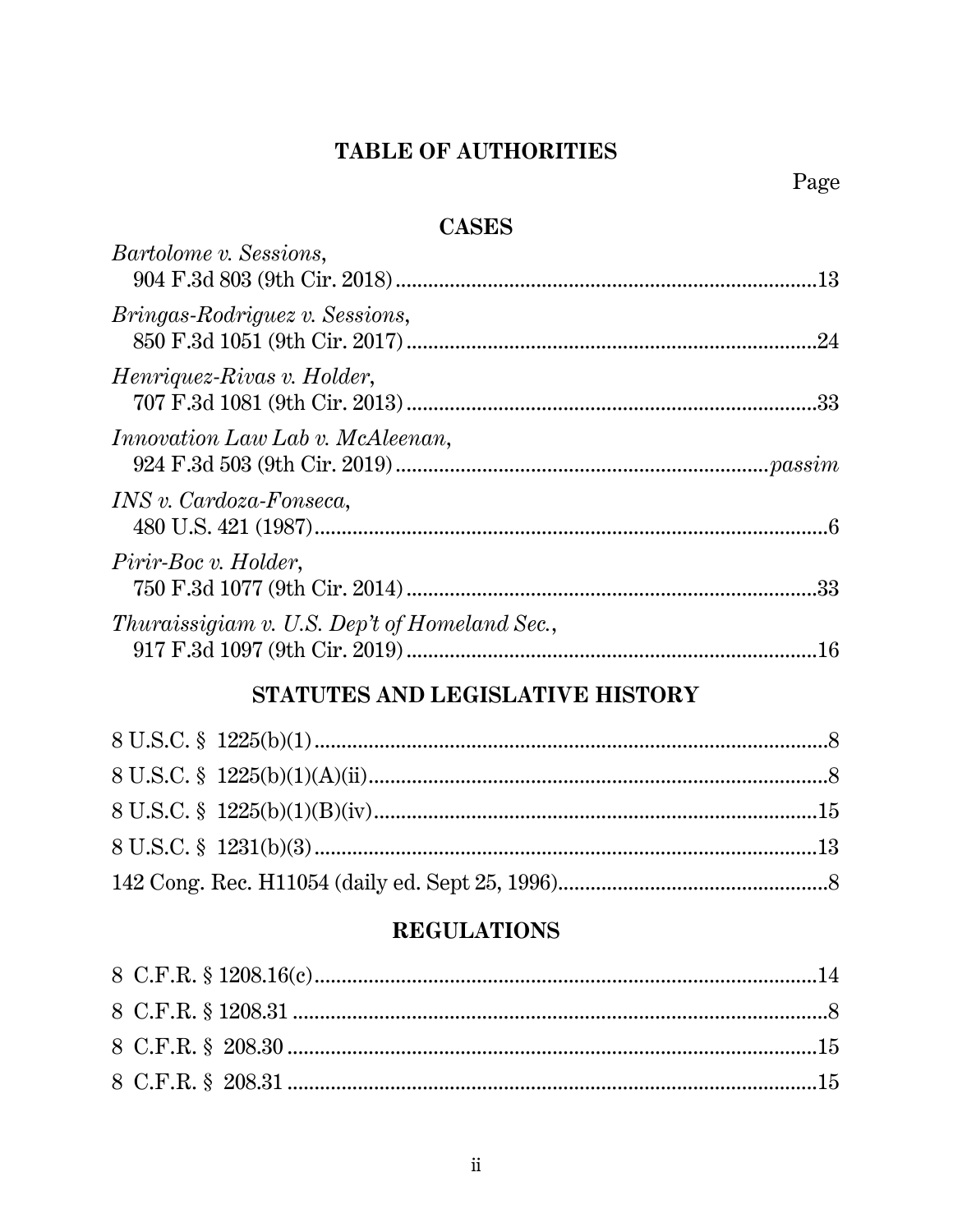| Inspection and Expedited Removal of Aliens; Detention and Removal of |  |
|----------------------------------------------------------------------|--|
| Aliens; Conduct of Removal Proceedings; Asylum Procedures,           |  |
|                                                                      |  |

# **OTHER AUTHORITIES**

| Amnesty International, After Observing Asylum Hearings, Amnesty<br>International Calls to Stop Illegal Pushbacks of Asylum Seekers to<br>.11        |
|-----------------------------------------------------------------------------------------------------------------------------------------------------|
| Amnesty International, Asylum Seekers at Risk of Mass Detention<br>.31                                                                              |
| .22                                                                                                                                                 |
| Amnesty International, Overlooked, Under-Protected: Mexico's Deadly<br>Refoulement of Central Americans Seeking Asylum (2018)  29-31, 34            |
| Interviews by Amnesty International with Forced Returnees                                                                                           |
| 9th Circuit to Hear Oral Arguments in 'Remain-in-Mexico' Case,<br>27                                                                                |
| David Agren, Migrants Brave the "Beast" as Mexico Cracks Down<br>.32                                                                                |
| Tatiana Arias, Mexico Sends Nearly 15,000 Troops to the US Border,<br>.31                                                                           |
| Beatriz Cuevaz, Instala INM 12 Puntos En Frontera Sur, Preve Deportar<br>Dos Mill 500 Al Dia [INM Installs 12 Points on the Southern Border,<br>.32 |
| Secuestraron Federales a Migrante Hondureña [Honduran Migrant                                                                                       |
| Press Release, Dep't of Homeland Security, Secretary Kirstjen M. Nielsen<br>Announces Historic Action to Confront Illegal Immigration<br>.26        |
| Steven Dudley, Part III: The Gauntlet, InSight Crime (Nov. 24, 2012)19                                                                              |
| Adolfo Flores, They Were Told 45 Days. Now Asylum-Seekers Are<br><i>Being Forced to Wait Up to a Year in Mexico</i> , BuzzFeed News                 |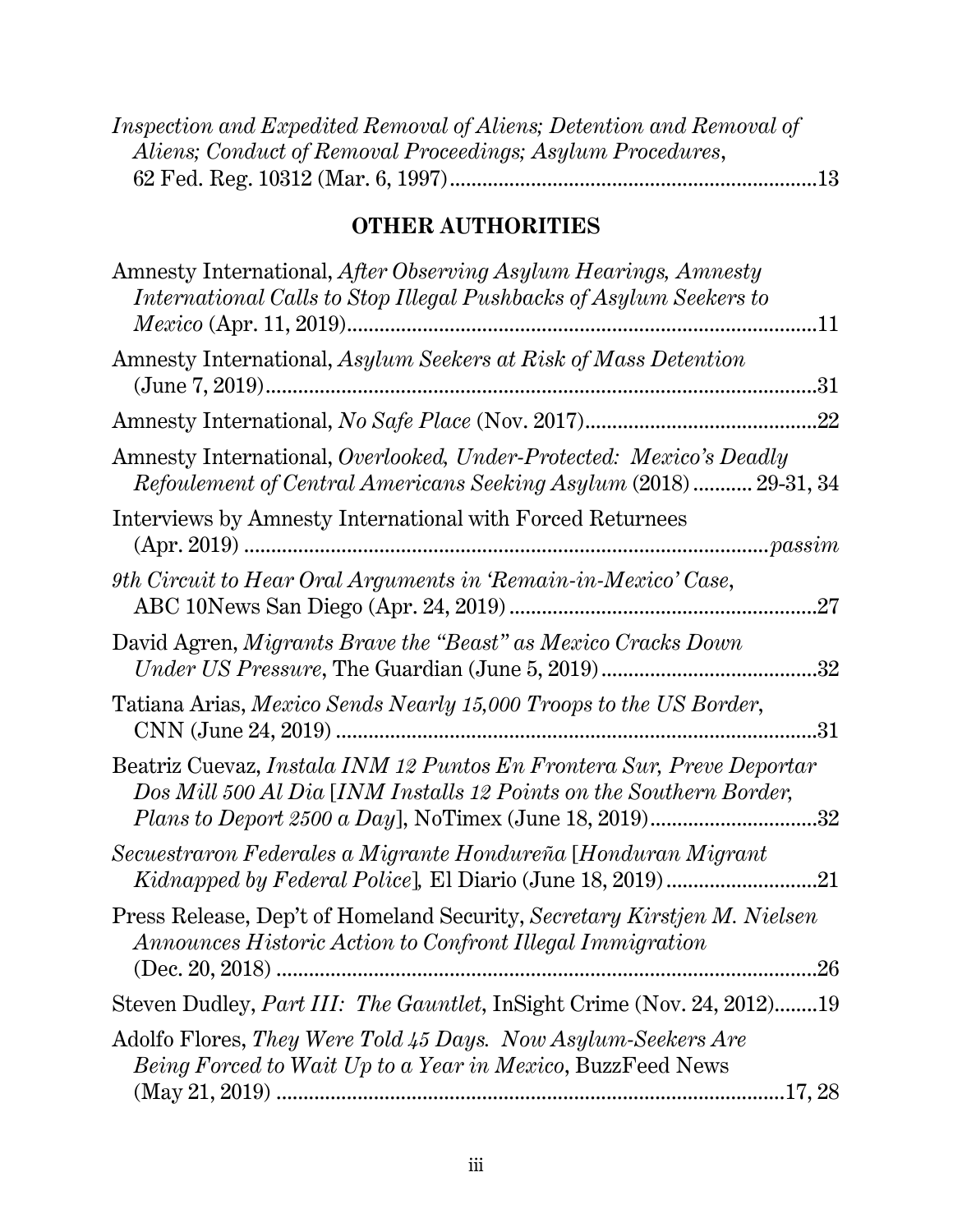| Araine Francisco & Josefina Salomon, Mexican Officials Extort<br>Asylum Seekers on Way to USA, InSight Crime (Mar. 25, 2019)<br>.22             |
|-------------------------------------------------------------------------------------------------------------------------------------------------|
| James Frederick, Shouting 'Mexico First,' Hundreds in Tijuana March<br>.18                                                                      |
| Emily Green, Exclusive: Mexican Officials Are Extorting Thousands<br>of Dollars From Migrants Applying For Asylum, Vice News<br>.22             |
| Molly Hennessy-Fiske, Pregnant Women, Other Vulnerable<br>Asylum Seek-ers are Returned to Mexico to Await Hearings,<br>.24, 25                  |
| Human Rights First, A Sordid Scheme: The Trump Administration's<br>$.16\,$                                                                      |
| International Rescue Committee, Needs Assessment Report Mexico:<br>.25                                                                          |
| Alejandro Lazo, Mexican Shelters Strained by Migrants Struggle                                                                                  |
| Reade Levinson, Mica Rosenberg & Kristina Cooke, <i>Exclusive</i> :<br>Asylum Seekers Returned to Mexico Rarely Win Bids to Wait in U.S.,<br>14 |
| Dara Lind, Exclusive: Civil Servants Say They're Being Used as<br><i>Pawns in a Dangerous Asylum Program,</i> Vox (May 2, 2019) 9, 12, 14       |
| Kate Linthicum, Five of the Six Most Violent Cities in the World<br>.18                                                                         |
| Mexico Secretariat of the Interior, Table 2.10 Visitor Cards for<br>Humanitarian Reasons (TVRH) Issued, By State Entity (2019)27                |
| Peter Orsi & Christopher Sherman, Mexico-US Tariff Deal:                                                                                        |
| Press Release, Médecins Sans Frontières, Mexico: An Unsafe<br>Country for Thousands of Refugees Fleeing Violence in Central<br>.20              |
| Camila Montoya-Galvez & Angel Canales, More Than 15,000 Asylum<br>Seekers Returned to Mexico as U.S. Ramps Up Policy, CBS News<br>27            |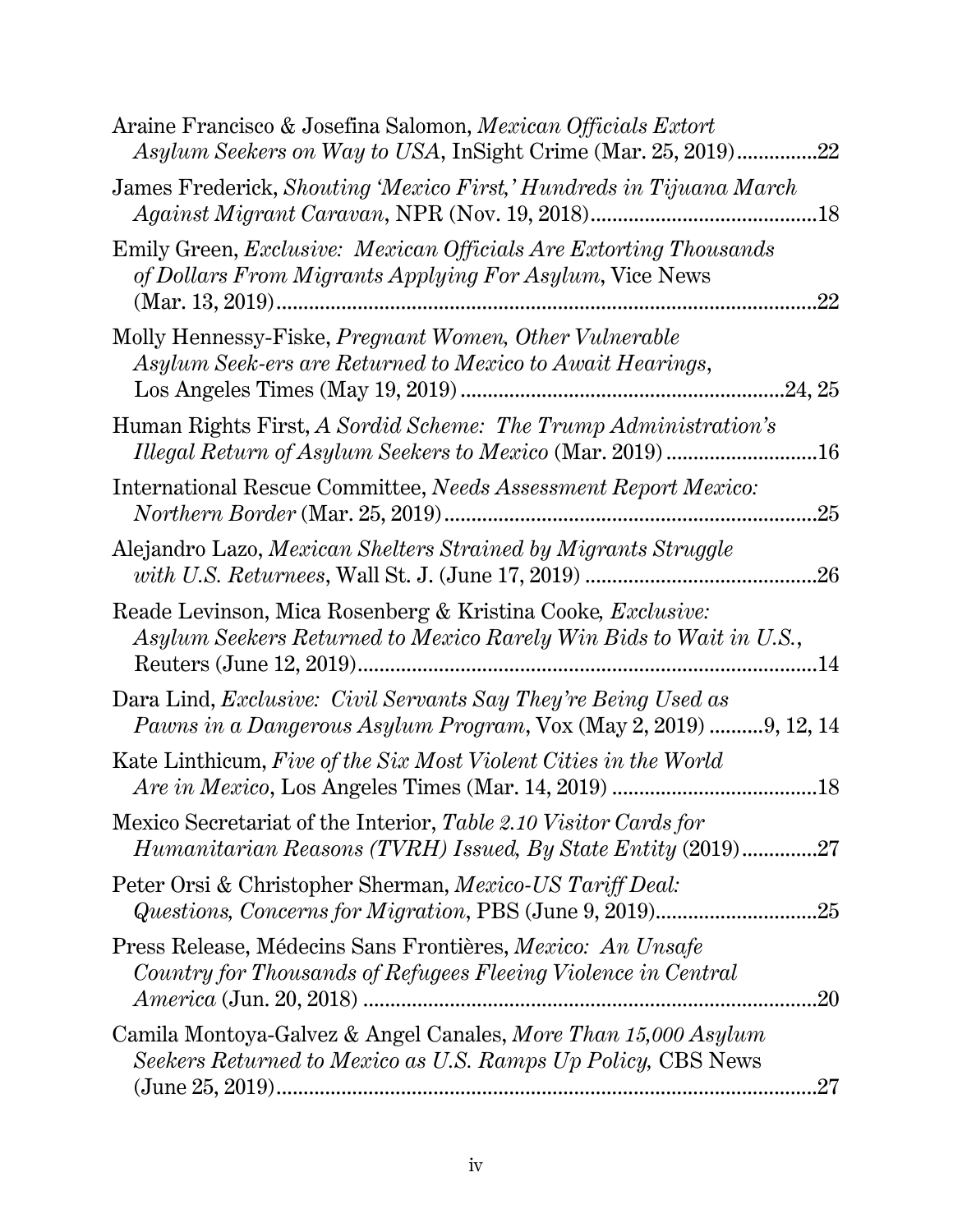| Robert Moore, T'm in Danger': Migrant Parents Face Violence in<br><i>Mexico Under New Trump Policy</i> , Texas Monthly (Apr. 25, 2019) 21 |
|-------------------------------------------------------------------------------------------------------------------------------------------|
| Policy Memorandum, USCIS, PM-602-0169: Guidance for Implementing<br>Section $235(b)(2)(C)$ of the Immigration and National Act and the    |
| Robert Strauss Center, The Implementation and Legacy of Mexico's<br>.22                                                                   |
| Robert Strauss Center, Migrant Kidnapping In Mexico: Regional                                                                             |
| Robert Strauss Center, Organized Crime and Central American<br><i>Migration In Mexico Fall 2017–Spring 2018</i> (June 2018)19, 20, 22     |
| U.N. General Assembly, Note on International Protection,<br>.29                                                                           |
| UNHCR, Eligibility Guidelines for Assessing the International<br>Protection Needs of Asylum-Seekers from El Salvador,<br>34               |
| UNHCR, Eligibility Guidelines for Assessing the International<br>Protection Needs of Asylum-Seekers from Guatemala,<br>.34                |
| UNHCR, Eligibility Guidelines for Assessing the International<br>Protection Needs of Asylum-Seekers from Honduras,<br>.34                 |
| UNHCR, General Comment No. 31: The Nature of the General Legal<br>Obligation Imposed on State Parties to the Covenant (May 26, 2004)7     |
|                                                                                                                                           |
| UNHCR, Women on the Run: First-Hand Accounts of Refugees Fleeing<br>El Salvador, Guatemala, Honduras, and Mexico (Oct. 26, 2015)34        |
| U.S. Dep't of State, U.S.-Mexico Joint Declaration (June 7, 2019)17                                                                       |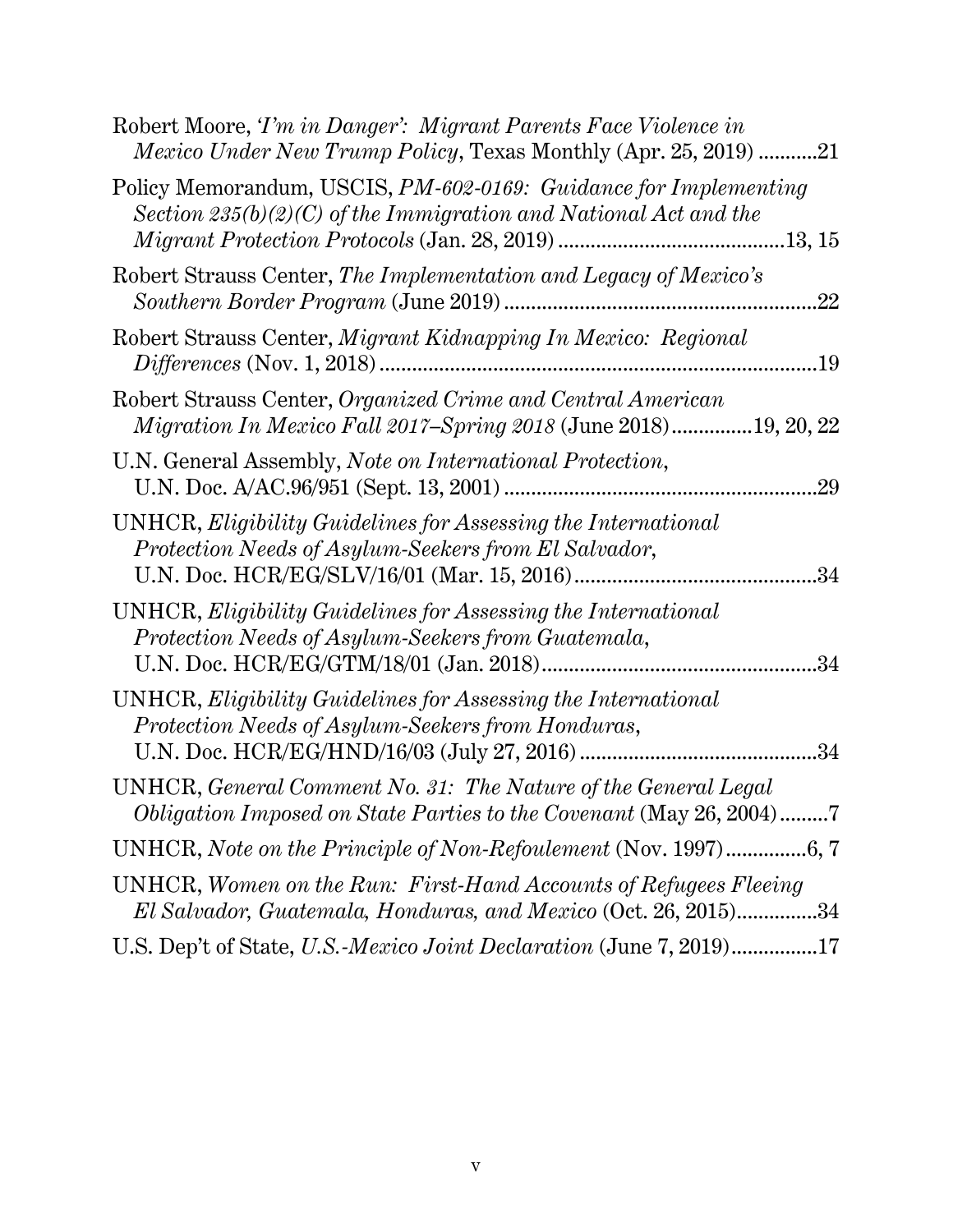#### **INTEREST OF** *AMICI CURIAE***<sup>1</sup>**

**Amnesty International USA** is a non-partisan, non-profit organization that, together with more than 70 national and territorial counterparts, makes up Amnesty International. Amnesty International is the world's largest grassroots human rights organization, comprising a global support base of more than seven million individual members, supporters, and activists in more than 150 countries and territories, including in Mexico and the United States. Amnesty International engages in advocacy, litigation, and education to prevent and end human rights violations and to demand justice for those whose rights have been violated.

Amnesty International's interest in this case stems from a combination of its expertise in the human rights principles underpinning the international refugee protection framework and its expertise on conditions faced by asylumseekers in Mexico and the United States. For the past several years, Amnesty International has documented the dangers faced by migrants and asylumseekers in Mexico and analyzed how U.S. and Mexican policies and practices have failed to respect the right to seek asylum.

**The Washington Office on Latin America ("WOLA")** is a research and advocacy organization advancing human rights in the Americas. WOLA

<sup>1</sup> The Parties consent to this filing. No entity other than *amici* and its counsel authored this brief or provided funding related to it.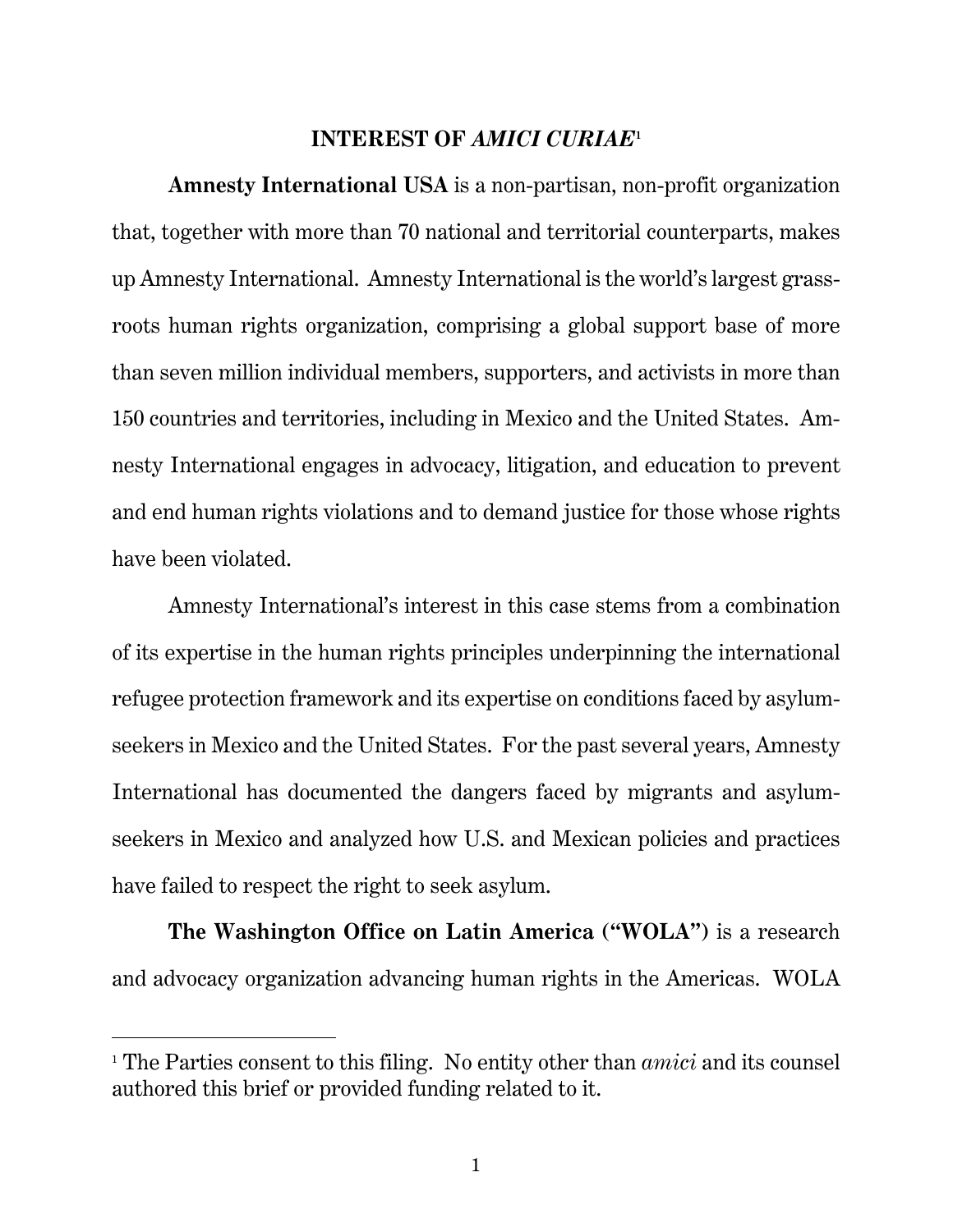works with partner organizations and migrant shelters in Mexico to research and document crimes and human rights violations against migrants in transit and asylum-seekers in Mexico, and provides policy recommendations to the Mexican and U.S. governments to improve protections for this vulnerable population.

**The Latin America Working Group ("LAWG")** mobilizes concerned citizens, organizations, and networks to call for just U.S. policies towards Latin America and the Caribbean. LAWG has published materials to raise awareness about the dangers of the forced return policy to migrants' rights, including the violence and impunity they are exposed to in Mexico, and has advocated for the end of this harmful policy.

**The Institute for Women in Migration ("IMUMI")** is an NGO that advocates for women migrants and their families within Mexico, the United States, and Central America. IMUMI addresses issues important to migrant women and transnational families through legal strategies, research, communication, and policy reform. IMUMI's interest in this case stems from its monitoring of the implementation of the forced return program in Mexico and the dangers faced by asylum-seekers in Mexico, as well as its interest in assuring access to asylum proceedings in the United States.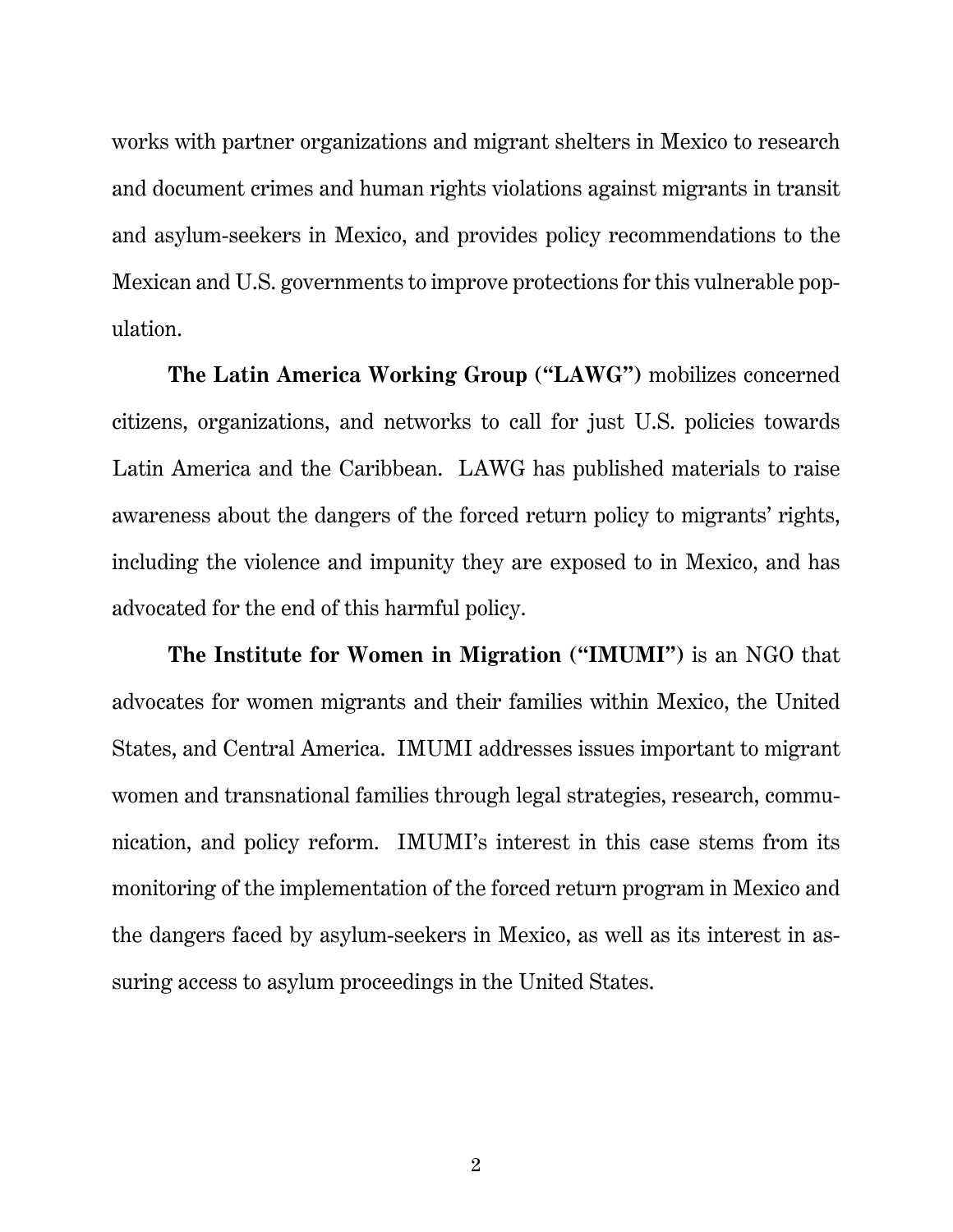#### **SUMMARY OF ARGUMENT**

International and domestic law require the United States to comply with the principle of *non-refoulement*, which prohibits sending individuals to a country or jurisdiction where they would face a risk of persecution or other serious human rights violations. The principle of *non-refoulement* encompasses the legal obligation to ensure that asylum-seekers are both protected from endangerment in their country of origin and are not sent to any other country where they would be in danger.

The forced return policy is irreconcilable with this obligation. As a member of this Court has recognized, the policy "is virtually guaranteed to result in some number of applicants being returned to Mexico in violation of the United States' *non-refoulement* obligations." *Innovation Law Lab v. McAleenan*, 924 F.3d 503, 511 (9th Cir. 2019) (Watford, J., concurring). This is exactly what is happening: Individuals under the forced return policy are routinely exposed to risks of serious harm in Mexico and possible deportation to their home countries.

A. The forced return policy fails to adhere to the principle of *nonrefoulement* because it dispenses with critical safeguards meant to ensure that asylum-seekers with well-founded fears of persecution are not returned to danger. Under the program, asylum-seekers are presumptively returned to Mexico without inquiry into the potential harm they may endure. They must

3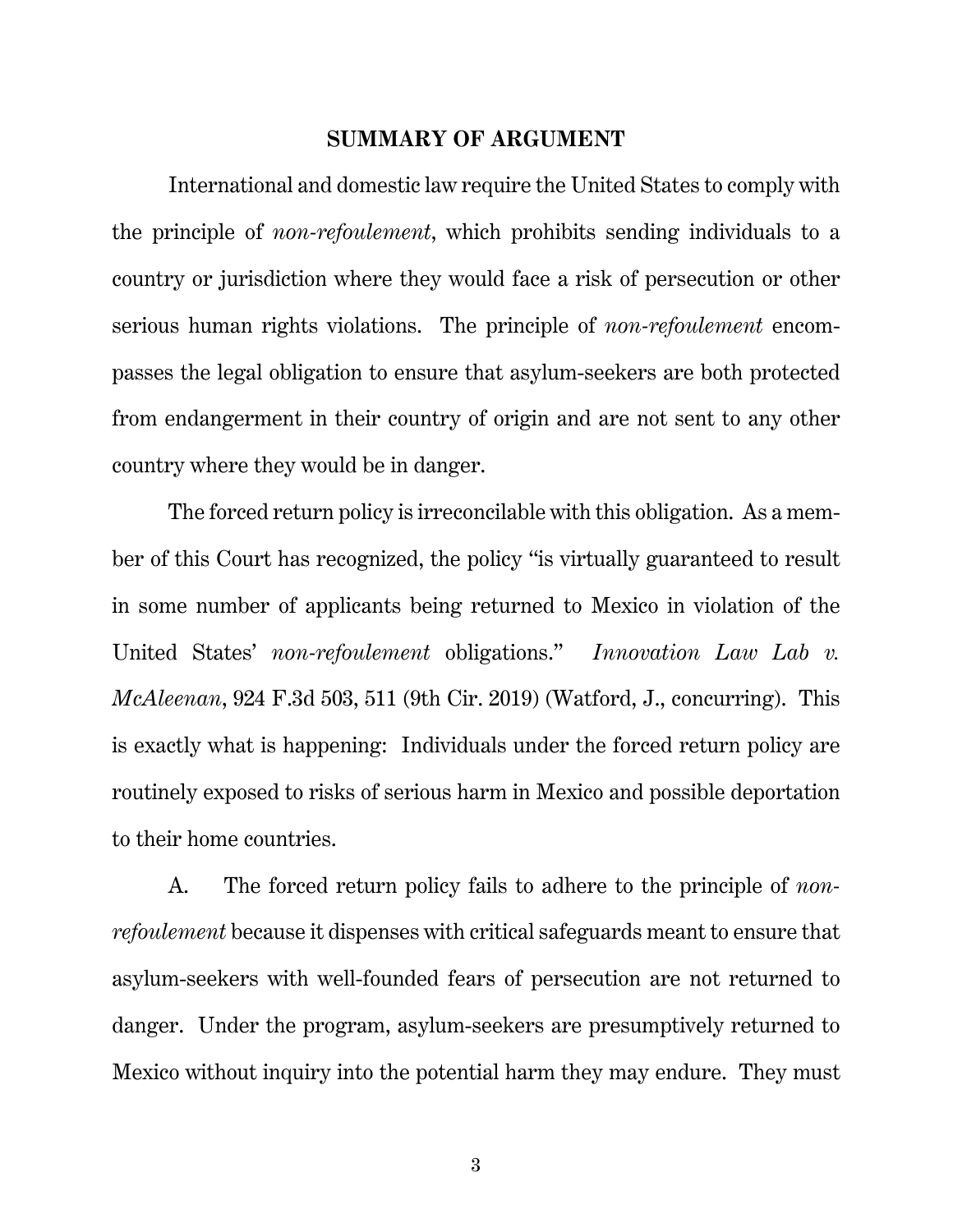then wait for weeks to months before receiving an immigration hearing in the United States. The only way to circumvent that result is for individuals to affirmatively state to a Department of Homeland Security ("DHS") officer that they fear being returned to Mexico. Even when they assert such fear, DHS often returns individuals to Mexico anyway, employing a screening process that even asylum officers have described as a sham. Returnees undergoing screening do not generally have access to counsel, do not receive written explanations of asylum officers' decisions, and are unable to seek review of the decision.

B. The forced return policy also runs afoul of the principle of *nonrefoulement* because it sends asylum-seekers to Mexico, where they will face persecution or a real risk of serious harm. Migrants transiting through Mexico frequently fall victim to kidnappings, homicides, sexual assault, and robbery. They are terrorized by organized criminal elements, corrupt migration authorities, and local police. The Mexican government has not and cannot effectively address these issues. To the contrary, despite an increasing number of forced returnees, neither the U.S. nor Mexican governments have provided meaningful support services to border cities. Returnees, moreover, are routinely deprived of critical identity documents. The U.S. government regularly confiscates returnees' documents when they are entered into the program, and the Mexican government does not issue returnees any kind of valid identity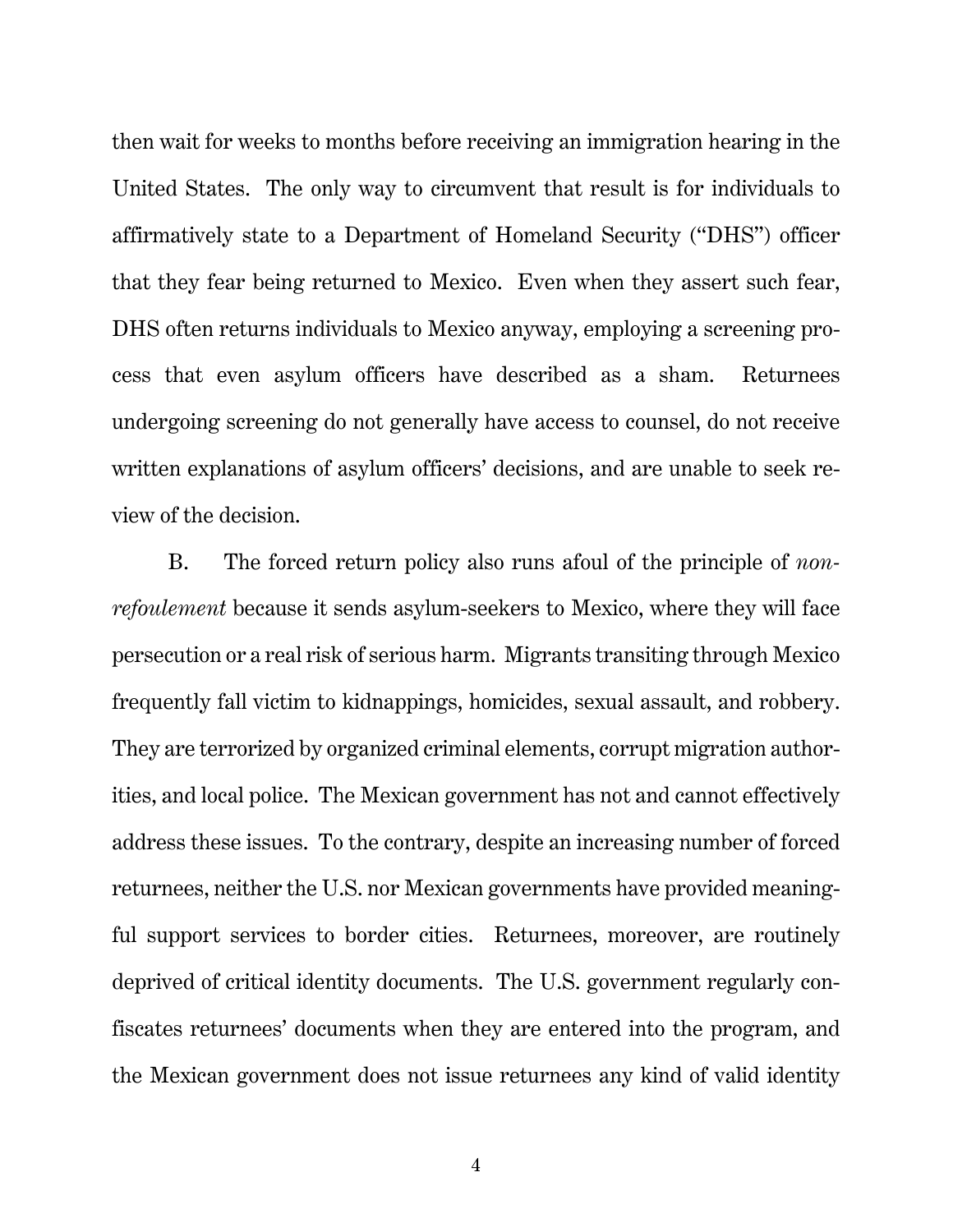documentation upon their return to Mexico. These dangers are sufficient to create a serious risk of *refoulement*.

C. The forced return policy also violates the principle of *non-refoulement* because returnees are exposed to serious risk of return to their countries of origin—a practice known as "chain *refoulement*." As documented by Amnesty International, Mexico's immigration authorities do not apprise migrants of their right to apply for asylum and, in fact, regularly deport individuals who express fears of persecution and torture—in clear contravention of Mexican and international law. Indeed, in response to pressure from the United States, Mexico vowed just this past month to increase deportations of Central American migrants, further heightening the likelihood of unlawful deportation.

In short, because the forced return policy exposes returnees to direct and chain *refoulement* in violation of the United States' domestic and international human rights commitments, it must immediately be enjoined. *Amici* therefore request that this Court affirm the district court's preliminary injunction order.

5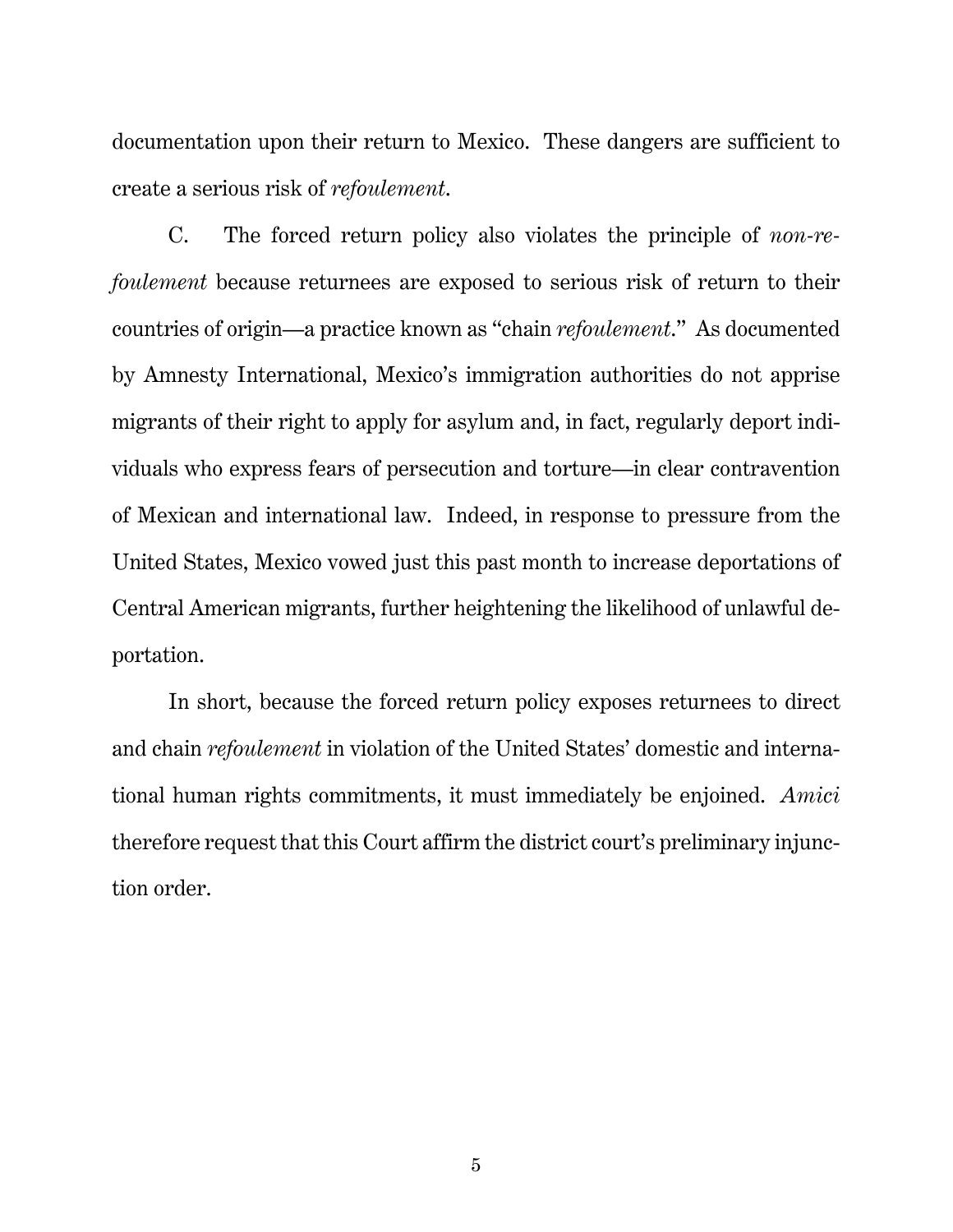#### **ARGUMENT**

#### **THE FORCED RETURN POLICY VIOLATES THE UNITED STATES' COMMITMENT TO** *NON-REFOULEMENT*

The right to seek asylum is enshrined in the Universal Declaration of Human Rights, to which the United States is a signatory, and the *United Nations 1967 Protocol Relating to the Status of Refugees*, to which the United States is a party.<sup>2</sup> The cornerstone of the 1967 Protocol is the principle of *nonrefoulement*, which obliges states not to return refugees to any country where they would face persecution or a real risk of serious human rights violations or other abuses.

The principle of *non-refoulement* encompasses several obligations, three of which are relevant here. *First*, prior to any return or transfer, states must conduct individualized screenings to prevent the erroneous transfer of a person to a place where he or she would be at real risk of persecution or serious harm.<sup>3</sup> *Second, non-refoulement* is violated whenever asylum-seekers are

<sup>2</sup> Congress enacted the Refugee Act, Pub. L. No. 96-212, 94 Stat. 102 (1980), expressly to "bring United States refugee law into conformance with the 1967 United Nations Protocol Relating to the Status of Refugees." *INS v. Cardoza-Fonseca*, 480 U.S. 421, 436–37 n.19 (1987).

<sup>3</sup> UNHCR, *Note on the Principle of Non-Refoulement* (Nov. 1997), https://www.refworld.org/docid/438c6d972.html ("Procedures . . . for identifying refugees should provide a guarantee against *refoulement*, by ensuring that persons who are entitled to protection do in fact receive it.").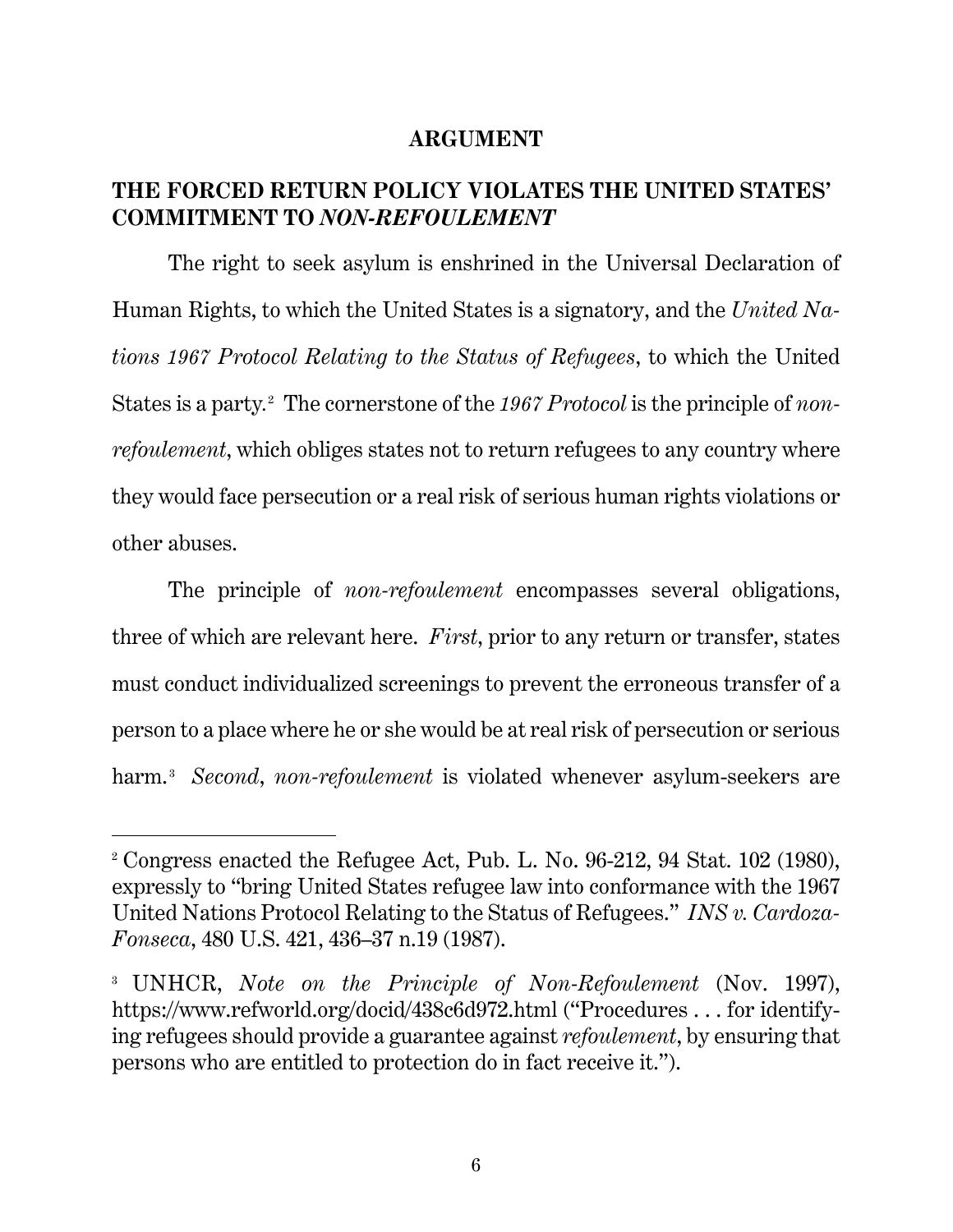sent to any place where they have reason to fear for their lives.<sup>4</sup> Third, states may not engage in chain *refoulement* by sending asylum-seekers to a territory from where they are again transferred to a place where they fear persecution or harm.5 The forced return policy transgresses all three of these obligations.

## **A. The Forced Return Policy Fails To Safeguard Asylum Claimants From Return to Danger**

Because the forced return policy sends asylum-seekers back to Mexico without systematically asking them whether they fear harm there, let alone conducting individualized screenings with them, it dispenses with a safeguard critical to ensure that the United States is comporting with its obligation of *non-refoulement.* For more than two decades prior to the forced return policy,

l

<sup>4</sup> UNHCR, *Note on the Principle of Non-Refoulement* (Nov. 1997), https://www.refworld.org/docid/438c6d972.html ("[R]espect for the principle of *non-refoulement* requires that asylum applicants be protected against return to a place where their life or freedom might be threatened until it has been reliably ascertained that such threats would not exist. ").

<sup>5</sup> UNHCR, *General Comment No. 31: The Nature of the General Legal Obligation Imposed on State Parties to the Covenant*, at ¶ 12 (May 26, 2004), https://undocs.org/CCPR/C/21/Rev.1/Add.13 (referring to "an obligation not to extradite, deport, expel or otherwise remove a person from their territory, where there are substantial grounds for believing that there is a real risk of irreparable harm . . . either in the country to which removal is to be effected or in any country to which the person may subsequently be removed"); *accord Hirsi Jamaa and Others v. Italy*, ECtHR, Application No. 27765/09, Judgment at ¶ 147 (Feb. 23, 2012) ("It is a matter for the State carrying out the return to ensure that the intermediary country offers sufficient guarantees to prevent the person concerned being removed to his country of origin without an assessment of the risks faced.").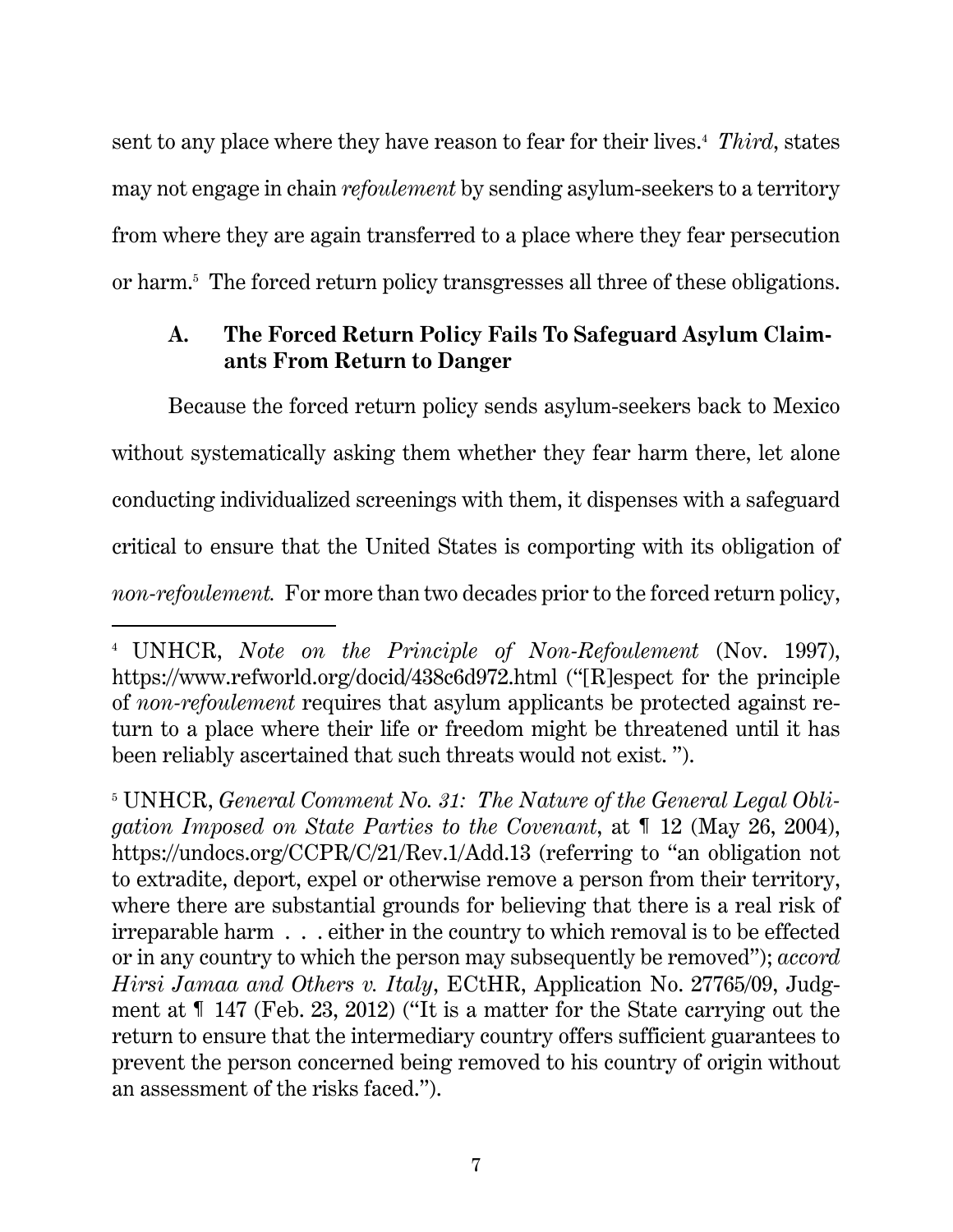"immigration officers would typically process asylum applicants who lack valid entry documentation" under a procedure known as "expedited removal." *Innovation Law Lab*, 924 F.3d at 506; *see* 8 U.S.C. § 1225(b)(1). Even though expedited removal stripped individuals of many basic procedural protections, Congress nonetheless recognized that an individualized screening mechanism prior to return was essential for safeguarding *non-refoulement*. *See* 142 Cong. Rec. H11054, H11066–67 (daily ed. Sept 25, 1996) ("[I]t is . . . important . . . that the process be fair . . . [and] not result in sending genuine refugees back to persecution.").

Individuals in expedited removal who express a fear of return receive an initial, non-adversarial screening: either a "credible fear" interview, 8 U.S.C. § 1225(b)(1)(A)(ii), or a "reasonable fear" interview, for those in reinstatement proceedings or administrative removal, 8 C.F.R. § 1208.31. During these screenings, the asylum officer must read asylum-seekers a summary of their rights, specifically inquire into their fear of return, allow for the presence and participation of a legal representative, and provide a written record of the screening.

The screening process for the forced return policy is deficient by comparison: (1) It does not require officials to ask about an individual's fear of return (and often ignores those fears even when articulated); (2) it forces

8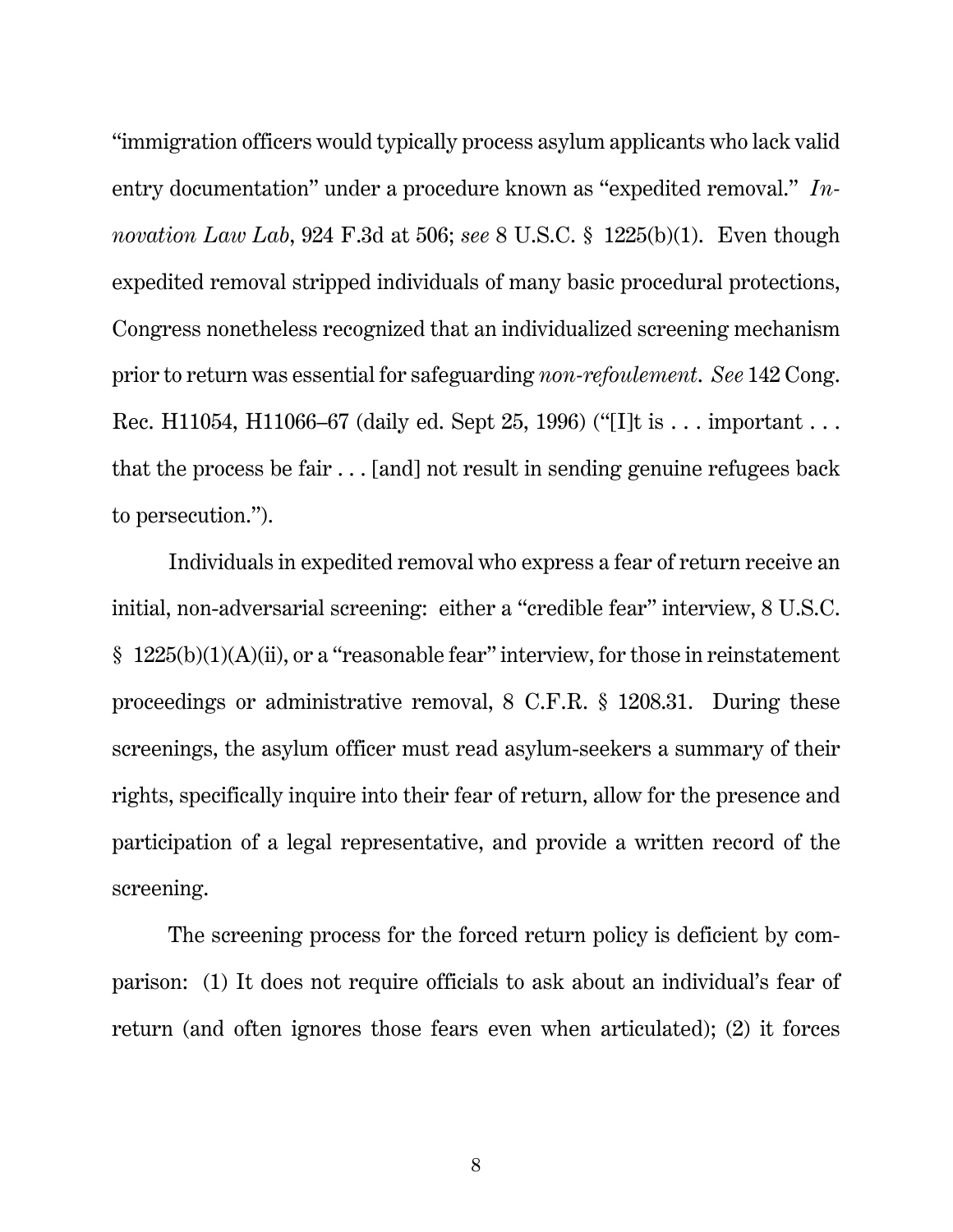asylum-seekers to meet a high evidentiary threshold unprecedented for an initial fear screening; and (3) it lacks basic procedural safeguards.

# **1. Forced Returnees Must Volunteer Their Fear of Return to Mexico to Have Any Hope of Avoiding Return to Mexico**

Individuals subject to forced return often arrive at the U.S. border after navigating treacherous, exhausting journeys. They are greeted by a process seemingly designed to disorient. Under the forced return policy, immigration officers are instructed not to ask asylum-seekers whether they fear persecution or torture in Mexico.<sup>6</sup> The only way to avoid transfer to Mexico is for the asylum-seeker to affirmatively articulate a fear of return to a DHS officer. That aspect of the policy alone "virtually guarantees to result in some number of applicants being returned to Mexico in violation of the United States' *nonrefoulement* obligations." *Innovation Law Lab*, 924 F.3d at 511 (Watford, J., concurring).

Moreover, before being sent back to Mexico, returnees are generally given no explanation of where they are being sent or why; often, they cannot even access written information about the process in a language they understand. Several returnees told Amnesty International in April 2019 that U.S.

<sup>6</sup> Dara Lind, *Exclusive: Civil Servants Say They're Being Used as Pawns in a Dangerous Asylum Program*, Vox (May 2, 2019), https://www.vox.com /2019/5/2/18522386/asylum-trump-mpp-remain-mexico-lawsuit.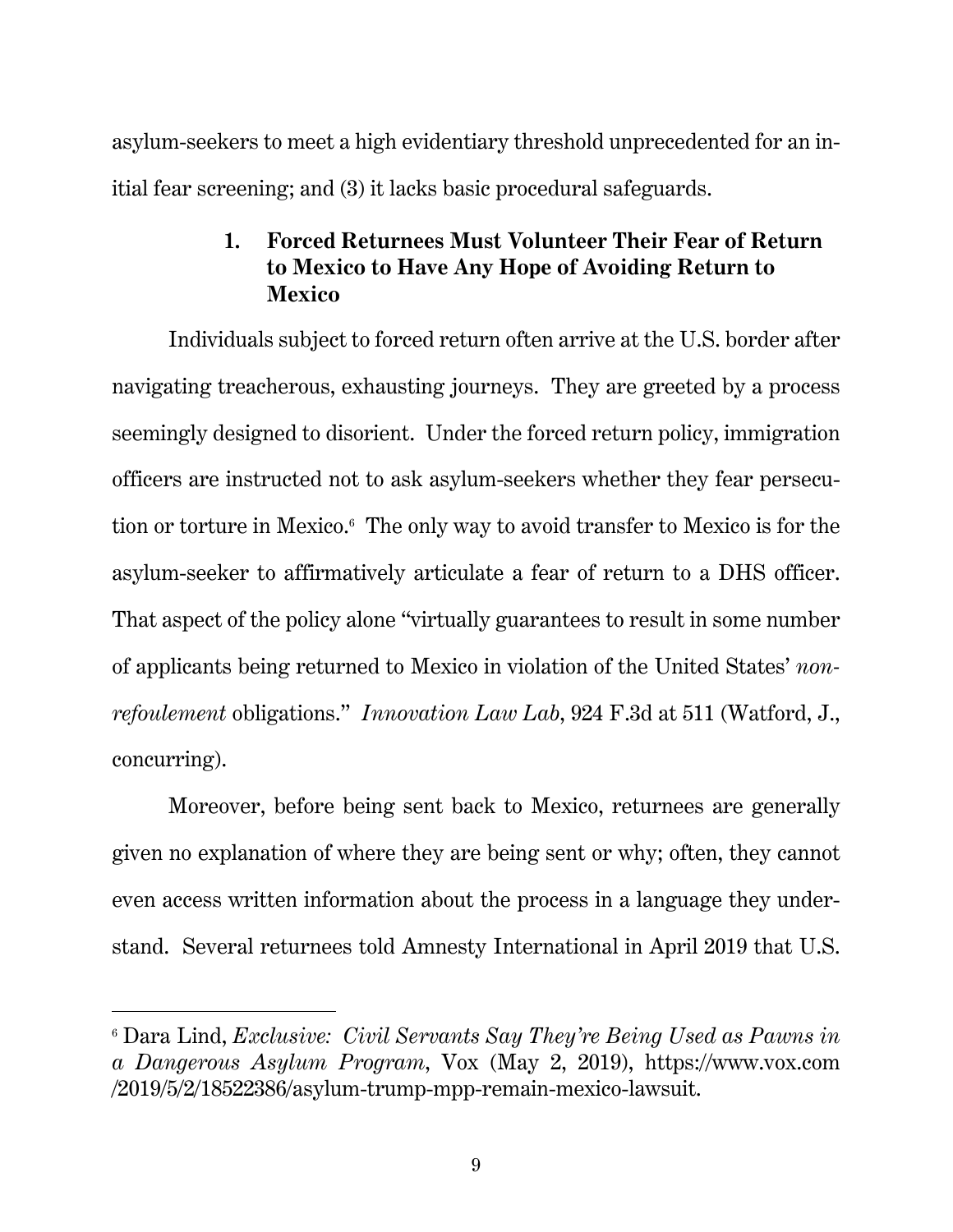officials denied their repeated requests for Spanish-language translations of immigration forms prior to being returned to Mexico. A Honduran returnee stated that "[w]e wanted to read the forms in Spanish, but they said it was a waste of time."7 Instead, DHS officers filled out the forms on their behalf, which they were then forced to sign.<sup>8</sup>

Disturbingly, reports from the field show that even when asylum-seekers express a fear of returning to their country of origin *and* of returning to Mexico, their claims are ignored or misrepresented. In one instance, a 46 year-old man from Guatemala, who requested protection at the border with his 17-year-old son, told agents he feared return to his country of origin and that he did not feel safe returning in Mexico.<sup>9</sup> He emphasized that "the only thing we didn't want was for them to send us back to Mexico."10 However, when Amnesty International reviewed the forms completed by Customs and Border Protection ("CBP"), the forms omitted this information and claimed

<sup>7</sup> Interview by Amnesty International with Forced Returnees, in Ciudad Juárez, Mexico (April 18, 2019).

<sup>8</sup> *Id.* 

<sup>9</sup> Interview by Amnesty International with Forced Returnee, in Tijuana, Mexico (April 9, 2019).

 $10 \text{ Id.}$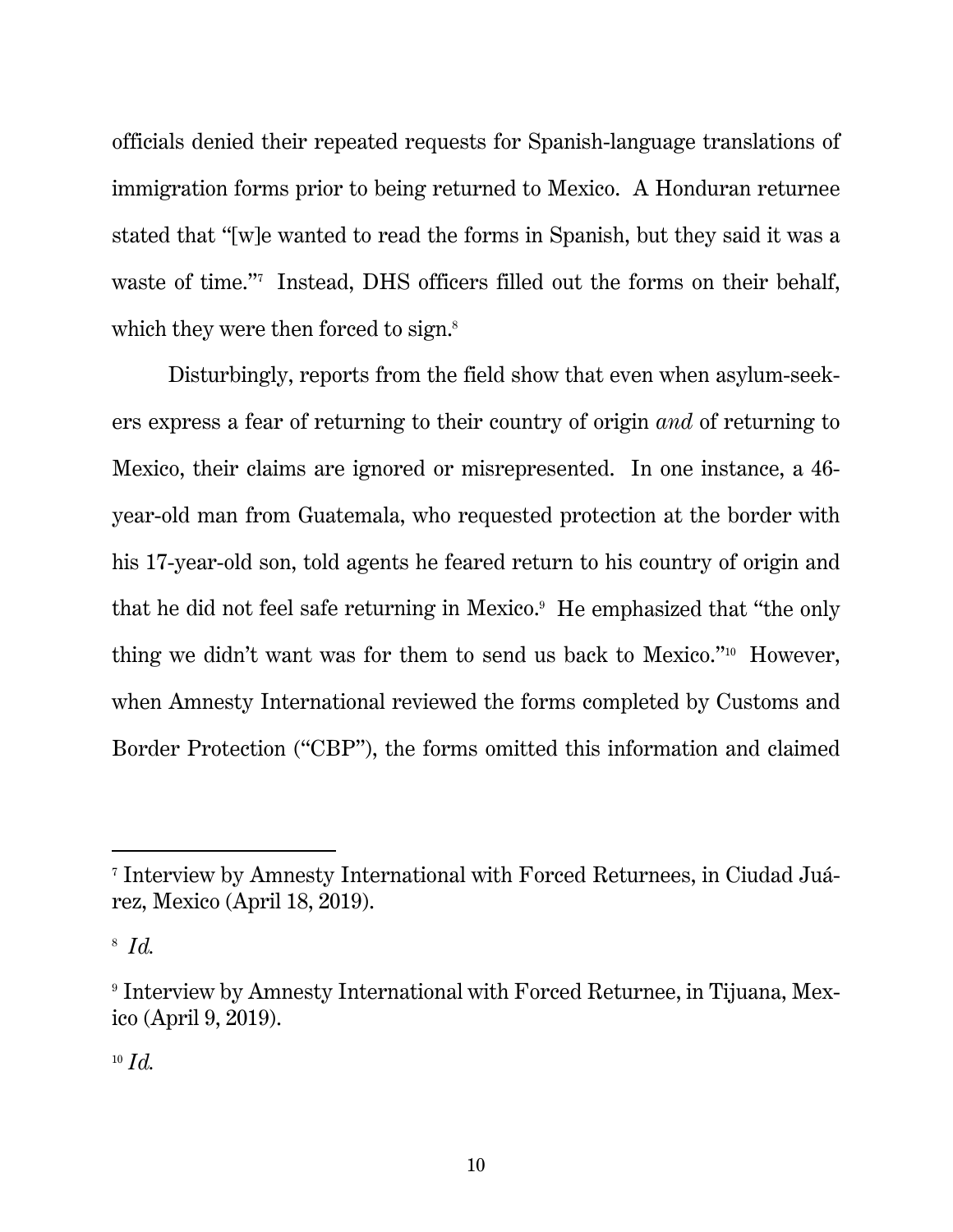only that the man sought entry into the United States "to work and lead a better life."<sup>11</sup>

A Honduran man forcibly returned to Tijuana shared a similar experience: "They asked me why I had come from my country, I said I was afraid to return to my country. Many people think we are making this up, but the problems in our country are out of control. They made me sign a paper, and that was it. They didn't say anything else. They just claimed I'm trying to work."<sup>12</sup>

During three days in San Diego immigration court in April 2019, Amnesty International observed that no forced returnees (out of 57) were ever explicitly asked whether they feared being sent back to Mexico.13 Yet, at various points in their proceedings, over 40 percent nonetheless spontaneously expressed fear of return.14 All had initially been returned to Mexico despite these stated fears. Many returnees described falling victim to crime and abuse

-

 $14$  *Id.* 

 $11$  *Id.* 

<sup>12</sup> Interview by Amnesty International with Forced Returnee, in Tijuana, Mexico (April 9, 2019).

<sup>&</sup>lt;sup>13</sup> Amnesty International, *After Observing Asylum Hearings, Amnesty International Calls to Stop Illegal Pushbacks of Asylum Seekers to Mexico* (Apr. 11, 2019), https://www.amnestyusa.org/press-releases/after-observing-asylum -hearings-amnesty-international-calls-to-stop-illegal-pushbacks-of-asylumseekers-to-mexico/.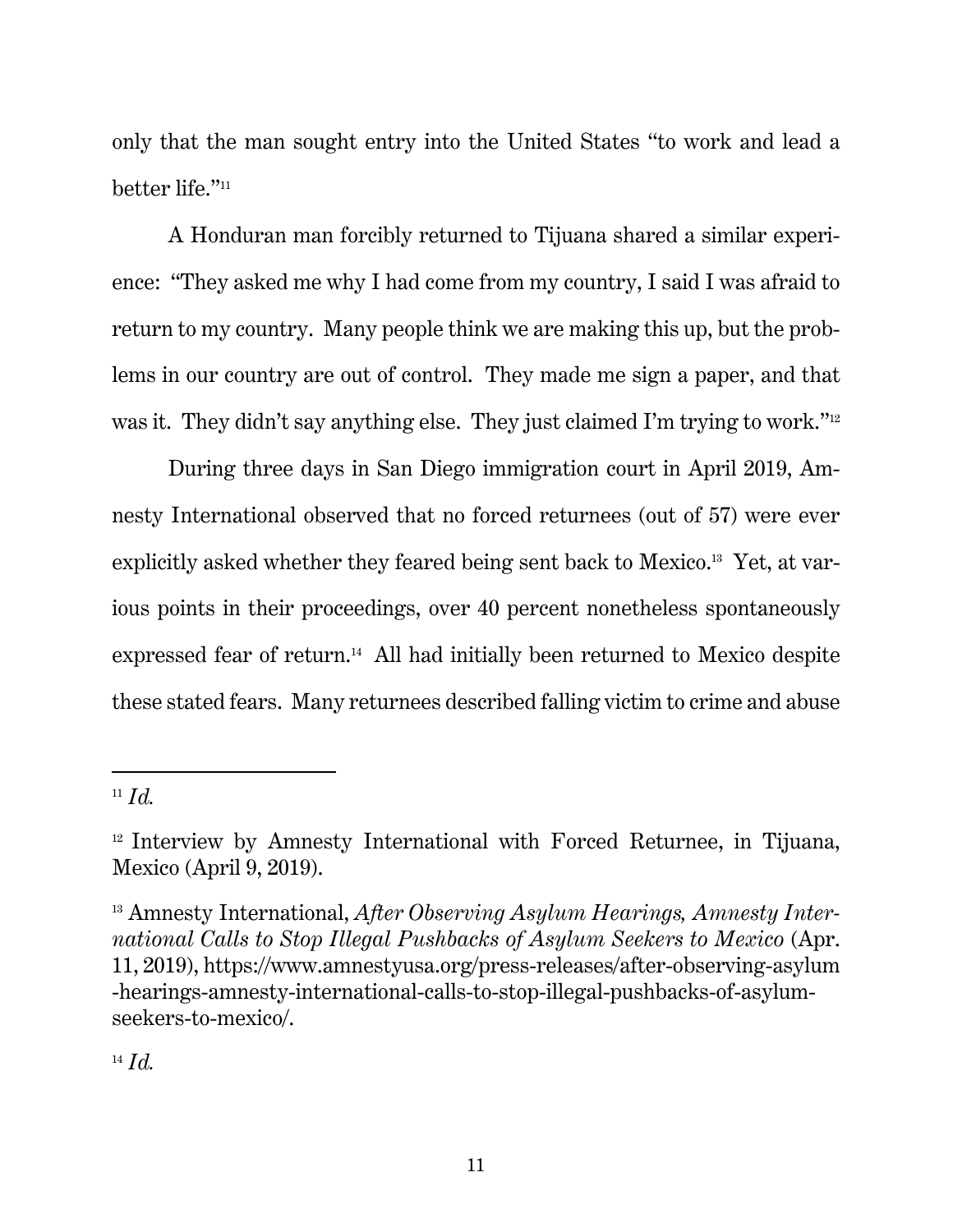in Mexico. One man, for example, stated that the same persecutors he was fleeing from in Honduras managed to pursue him in Mexico, and even located his whereabouts at a Tijuana migrant shelter.<sup>15</sup>

There is evidence that American officials are aware of the risks of harm in Mexico. For example, CBP officers expressed knowledge of the possible dangers to two Guatemalan sisters as they walked them over the bridge to Ciudad Juárez. The older sister stated that "when [the CBP officers] got me to the bridge, they joked that I was going to be kidnapped."16 And while asylum officers at U.S. Citizenship and Immigration Services, who are trained and thus well-versed in country conditions, "know that Mexican police are often compromised or indifferent, . . . asylum seekers who've barely spent time in Mexico often do not."17 In these circumstances, placing the burden on asylum-seekers to affirmatively express a fear of return to Mexico is inconsistent with a commitment to uphold *non-refoulement.* 

<sup>&</sup>lt;sup>15</sup> Interview by Amnesty International with Forced Returnee, in San Diego, California (April 11, 2019).

<sup>&</sup>lt;sup>16</sup> Interview by Amnesty International with Forced Returnee, in Ciudad Juárez, Mexico (April 18, 2019).

<sup>17</sup> Lind, *supra* n. 6.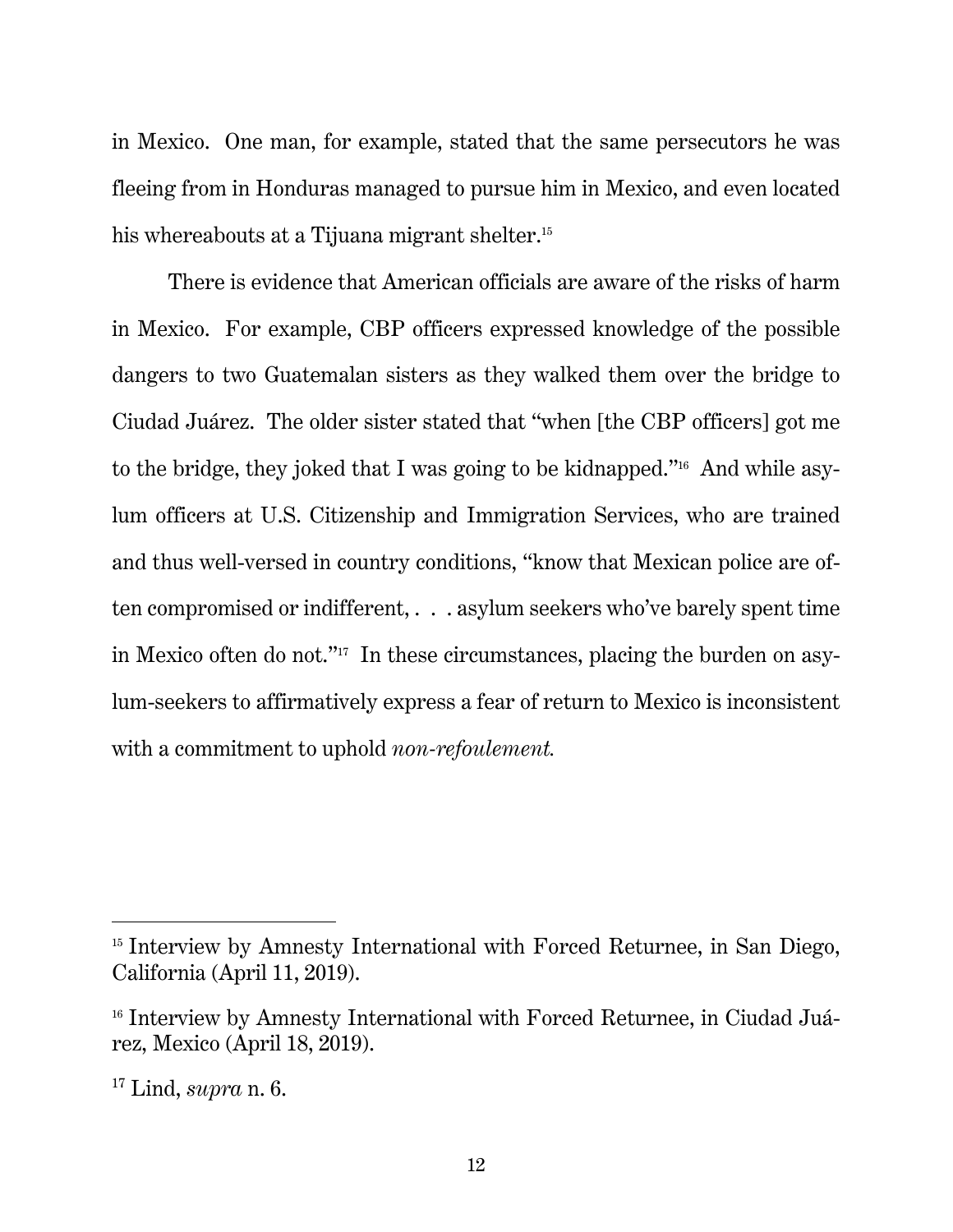#### **2. Forced Returnees Are Subject to an Unreasonably High Evidentiary Standard**

The forced return policy also fails to guard against *refoulement* because it requires asylum-seekers to meet an exceedingly high evidentiary threshold, absent minimal procedural protections. U.S. law typically guards against *refoulement* by applying a deliberately low evidentiary threshold for individuals who present at the border seeking asylum: a "significant possibility" of winning asylum, for a credible fear interview, and a "reasonable possibility" of persecution or torture, for a reasonable fear interview. *See Inspection and Expedited Removal of Aliens; Detention and Removal of Aliens; Conduct of Removal Proceedings; Asylum Procedures*, 62 Fed. Reg. 10312, 10320 (Mar. 6, 1997) ("The credible fear standard sets a low threshold of proof of potential entitlement to asylum."); *Bartolome v. Sessions*, 904 F.3d 803, 808 n.2 (9th Cir. 2018) (reasonable fear interview was "[m]odeled on the credible fear screening mechanism").

By contrast, under the forced return policy, individuals must show that they would "more likely than not be persecuted on account of race, religion, nationality, membership in a particular social group, or political opinion  $\ldots$ . or more likely than not be tortured." Policy Memorandum, USCIS, *PM-602- 0169: Guidance for Implementing Section 235(b)(2)(C) of the Immigration and National Act and the Migrant Protection Protocols,* at 3 (Jan. 28, 2019) ("USCIS Guidance"). Outside of the forced return policy, the "more likely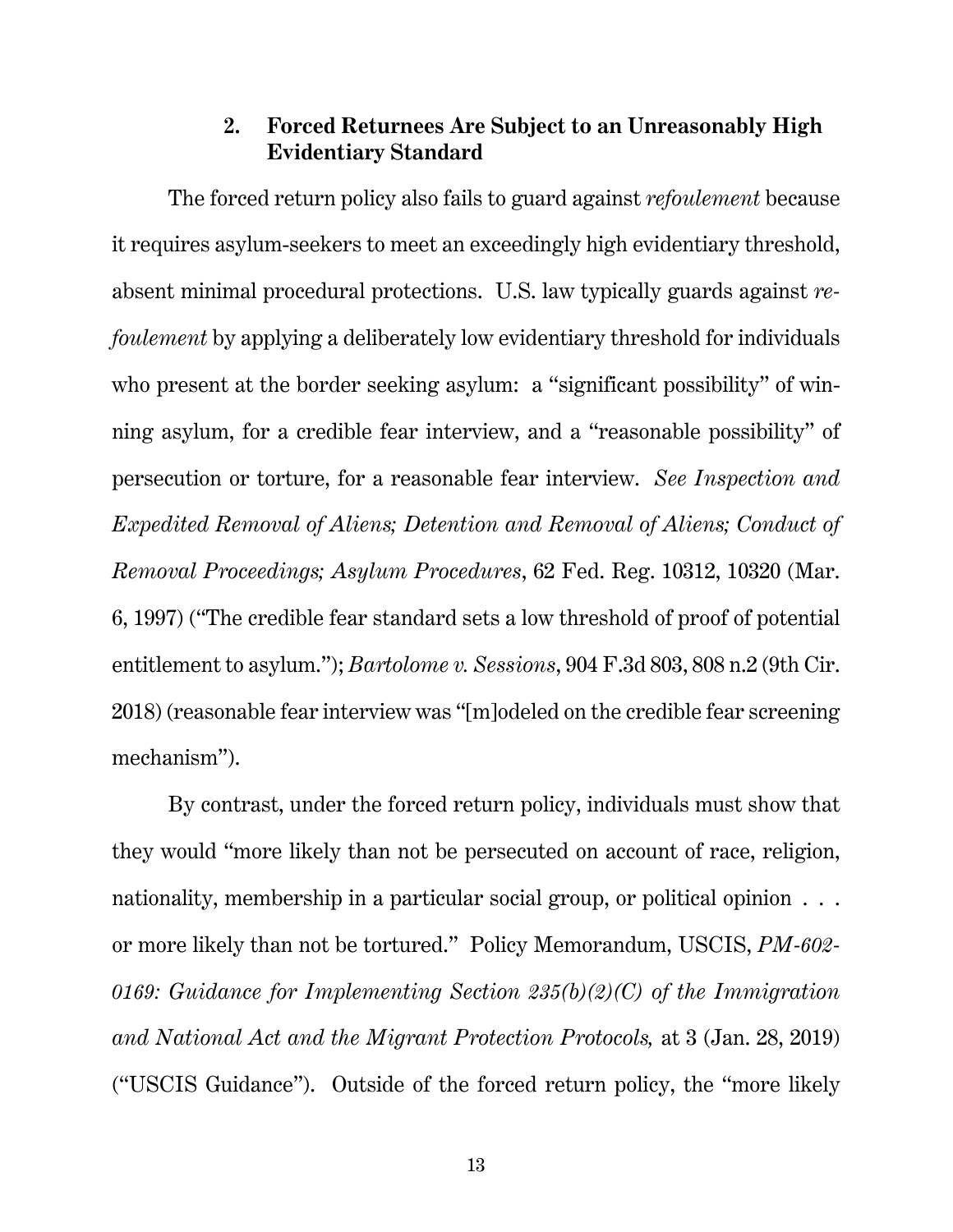than not" standard appears just twice in U.S. immigration law: to determine whether individuals are eligible for withholding of removal, 8 U.S.C. § 1231(b)(3), and relief under the Convention Against Torture ("CAT"), 8 C.F.R. § 1208.16(c). Critically, both forms of relief—withholding of removal and CAT—are considered *after* a full immigration court hearing, with all the procedural protections that hearing affords. The forced return policy imposes the same standard at the initial screening interview, with no such opportunity to be heard.

Furthermore, many asylum officers have come to learn that, in practice, they are being forced to interpret the "more likely than not" standard such that it is "all but impossible for applicants to meet."18 As one asylum officer noted, "[i]f you want to [make a] positive [decision], you will face Herculean efforts to get it through. If your supervisor says yes, headquarters will probably say no."19 According to another asylum officer, "more likely than not" feels "closer to 90 or 95 percent than 51."<sup>20</sup> Early numbers bear out this anecdotal evidence: a June 2019 study of individuals subject to the forced return policy concluded that only 1 percent of the over 8,000 cases analyzed were

 $^{19}$  *Id.* 

-

 $^{20}$  *Id.* 

<sup>18</sup> Lind, *supra* n. 6.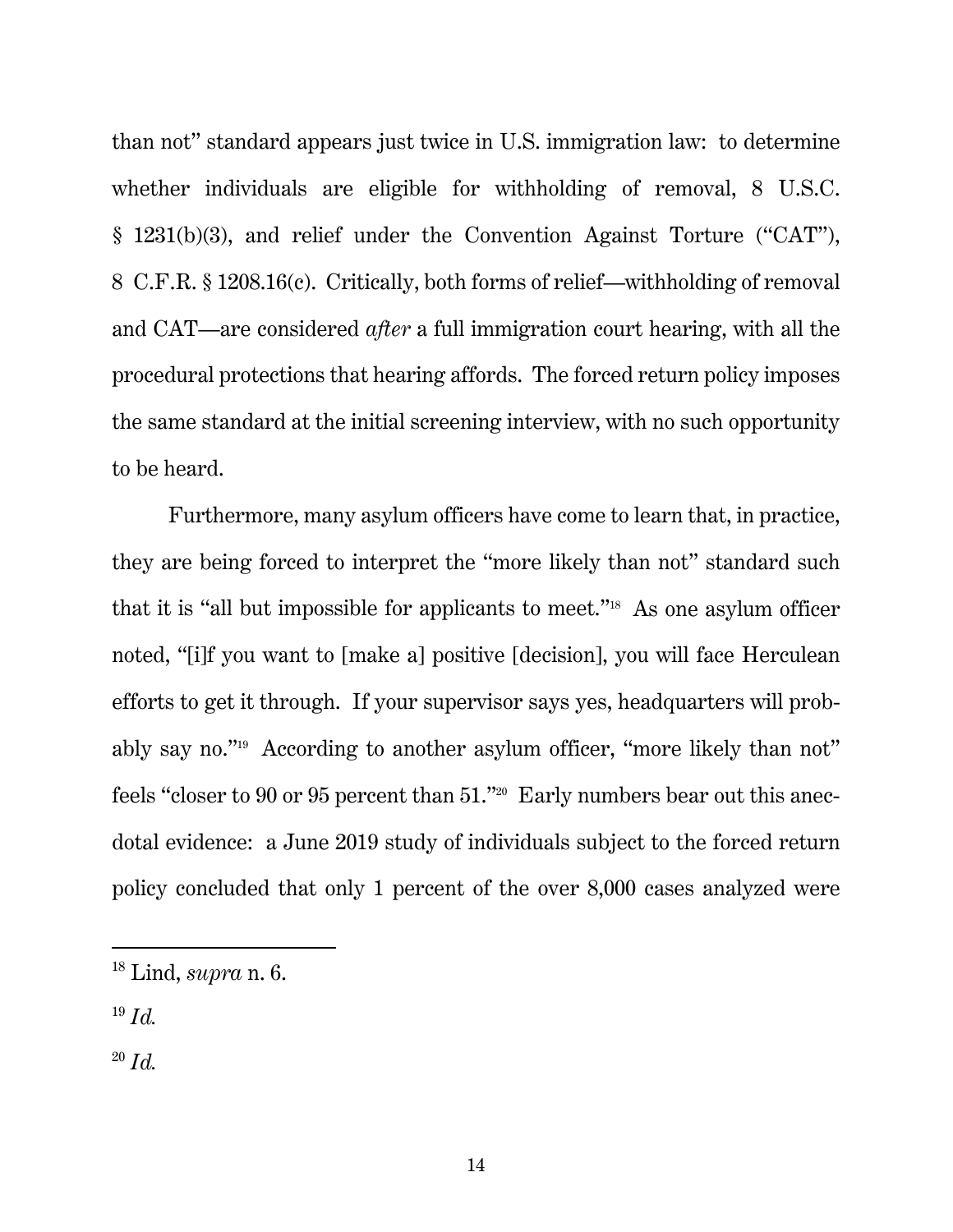transferred off the docket.<sup>21</sup> In other words, once returnees are entered into the program, it is virtually impossible to escape.

#### **3. Forced Returnees Lack Adequate Procedural Safeguards**

Compounding the flaws with the forced return policy, the screenings contemplated by the policy do not provide adequate procedural safeguards: Individuals who undergo them lack access to counsel, never receive a written explanation of their decision, and cannot seek judicial review of their decision.

Individuals in expedited removal have the right to consult with an attorney before their credible and reasonable fear interviews and may request that counsel attend the interview and advocate on their behalf. 8 U.S.C.  $§$  1225(b)(1)(B)(iv). That protection is absent from the screening mechanism envisaged under the forced return policy. Policy guidance specifically states that, because "assessments are part of either primary or secondary inspection, DHS is currently unable to provide access to counsel during the assessments." USCIS Guidance at 3. While in practice a very small handful of attorneys

<sup>21</sup> Reade Levinson, Mica Rosenberg & Kristina Cooke, *Exclusive: Asylum Seekers Returned to Mexico Rarely Win Bids to Wait in U.S.*, Reuters (June 12, 2019), https://www.reuters.com/article/us-usa-immigration-returnsexclusive/exclusive-asylum-seekers-returned-to-mexico-rarely-win-bids-towait-in-us-idUSKCN1TD13Z. These numbers likely include individuals who were transferred from the forced return docket for other reasons, including medical conditions.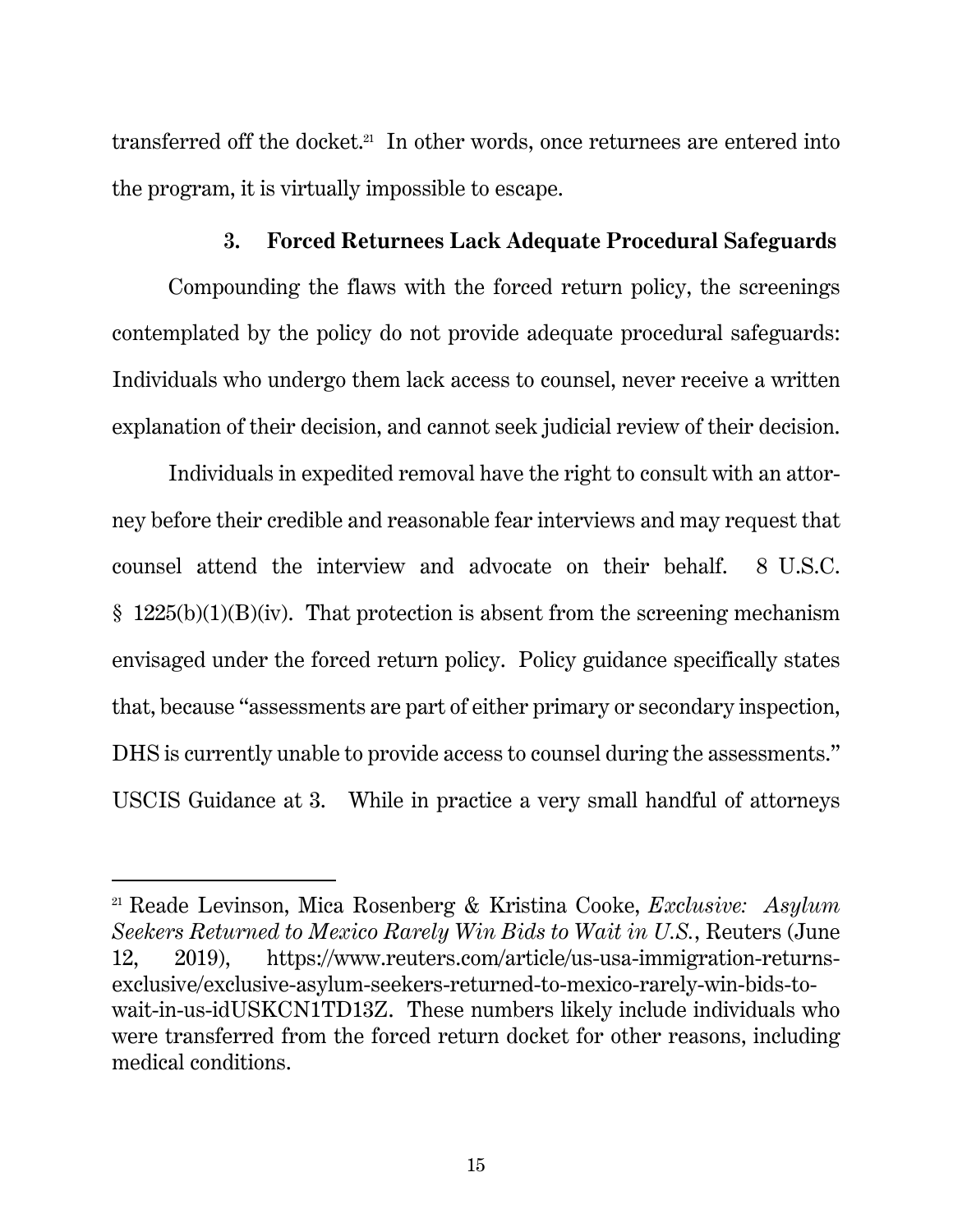have nonetheless successfully lobbied to attend these screening interviews, that is the exception, not the norm.

In addition, while asylum-seekers in expedited removal are entitled to written notice and explanation of an asylum officer's determination,  $8$  C.F.R. §§ 208.30, 208.31, reports suggest that officers are not providing applicants with such notice or explanation under the forced return policy.<sup>22</sup> That effectively removes any sort of check on the officer's determination and handicaps legal counsel who may eventually be retained to assist these returnees.

The forced return policy also does not contemplate judicial review of the decision to return an asylum-seeker to Mexico. In credible and reasonable fear screenings, asylum-seekers may obtain review from an immigration judge. And this Court recently held that habeas review is also available for individual fear determinations, in order to "provide[] [an additional form of] important oversight of whether DHS complied with the required credible fear procedures." *Thuraissigiam v. U.S. Dep't of Homeland Sec.*, 917 F.3d 1097, 1118 (9th Cir. 2019). The fear screenings under the forced return policy, however, do not contain even a single layer of review, despite the enormous risks

<sup>22</sup> Human Rights First, *A Sordid Scheme: The Trump Administration's Illegal Return of Asylum Seekers to Mexico (*Mar. 2019), https://www.humanrightsfirst.org/sites/default/files/A\_Sordid\_Scheme.pdf.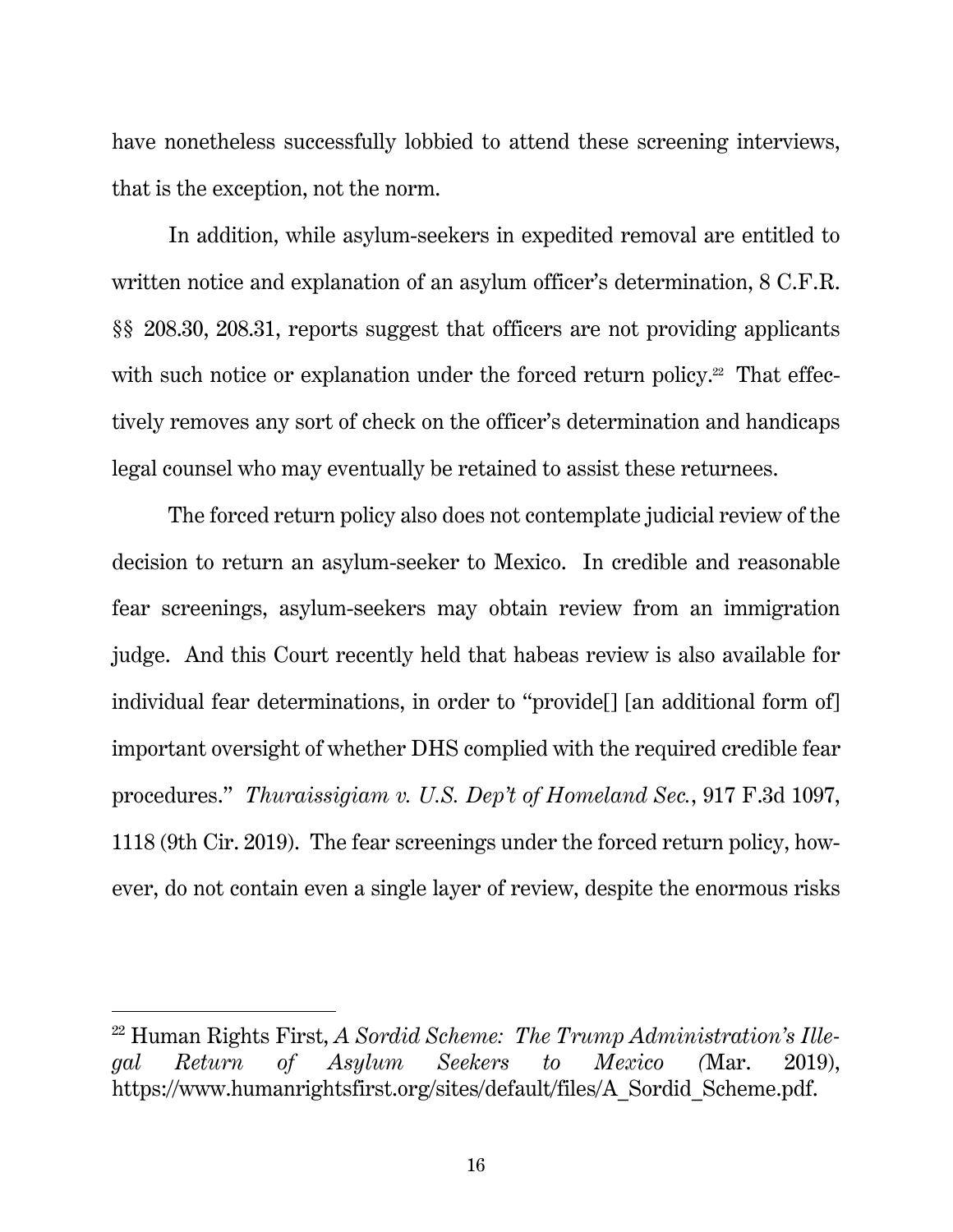of harm asylum-seekers face in Mexico. The dearth of such basic safeguards does not comport with U.S. *non-refoulement* obligations.

#### **B. Forced Returnees Face Serious Harm in Mexico.**

The lack of procedural safeguards protecting returnees is particularly troubling when considering the real dangers migrants and asylum-seekers face in Mexico as they confront an indefinite wait there. While the U.S. government initially represented that returnees would receive hearings in the United States within 45 days, returnees are now being scheduled for hearings one year in the future.23 Defendants-Appellants seek to allay any concerns about this prolonged stay by claiming that the forced return policy rests "on assurances that the Mexican government remains committed to fulfilling its own domestic and international obligations." U.S. Br. 43–44. For its part, the Mexican government has stated that it "will . . . offer jobs, healthcare and education" while returnees "await the adjudication of their asylum claims."24 But these public assurances belie reality: forced returnees are routinely exposed

<sup>23</sup> Adolfo Flores, *They Were Told 45 Days. Now Asylum-Seekers Are Being Forced to Wait Up to a Year in Mexico*, BuzzFeed News (May 21, 2019), https://www.buzzfeednews.com/article/adolfoflores/remain-in-mexicomigrants-wait-year-juarez-mpp (court dates for June 2020).

<sup>24</sup> U.S. Dep't of State, *U.S.-Mexico Joint Declaration* (June 7, 2019), https://www.state.gov/u-s-mexico-joint-declaration/.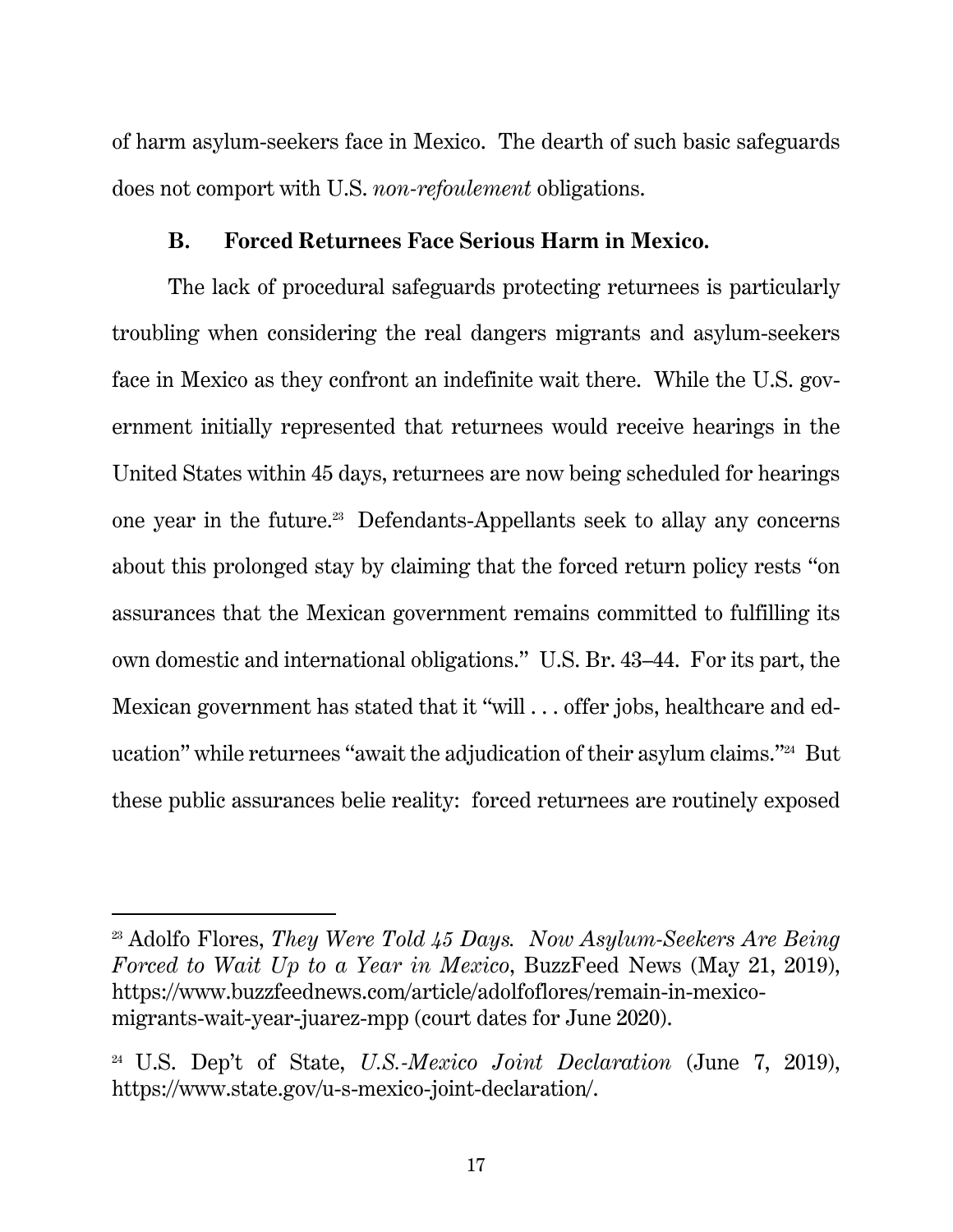to serious harms in Mexico, including from the very authorities tasked with protecting them.

#### **1. Forced Returnees To Mexico Are Sent Directly Into Harm's Way.**

Asylum-seekers and migrants are facing an increasingly hostile environment in Mexico. This past November, Mexican protesters in border cities proclaimed that Central American migrants "came in like animals" and did not deserve "handouts."25 Mexican officials in Tijuana and Ciudad Juárez confirmed in conversations with Amnesty International in April 2019 that tensions have continued to rise against migrants and asylum-seekers.

In addition to discrimination, forced returnees are subject to the same harms as other similarly-situated migrants and asylum-seekers: petty crime, kidnappings, extortion, and even death—all targeted against these individuals because of their migrant status. *See E. Bay Sanctuary Covenant v. Trump*, 354 F. Supp. 3d 1094, 1118 (N.D. Cal. 2018) ("68.3 percent of the migrant and refugee populations entering Mexico reported being victims of violence during their transit toward the United States.").

<sup>25</sup> James Frederick, *Shouting 'Mexico First,' Hundreds in Tijuana March Against Migrant Caravan*, NPR (Nov. 19, 2018), https://www. npr.org/2018/11/19/669193788/shouting-mexico-first-hundreds-in-tijuanamarch-against-migrant-caravan.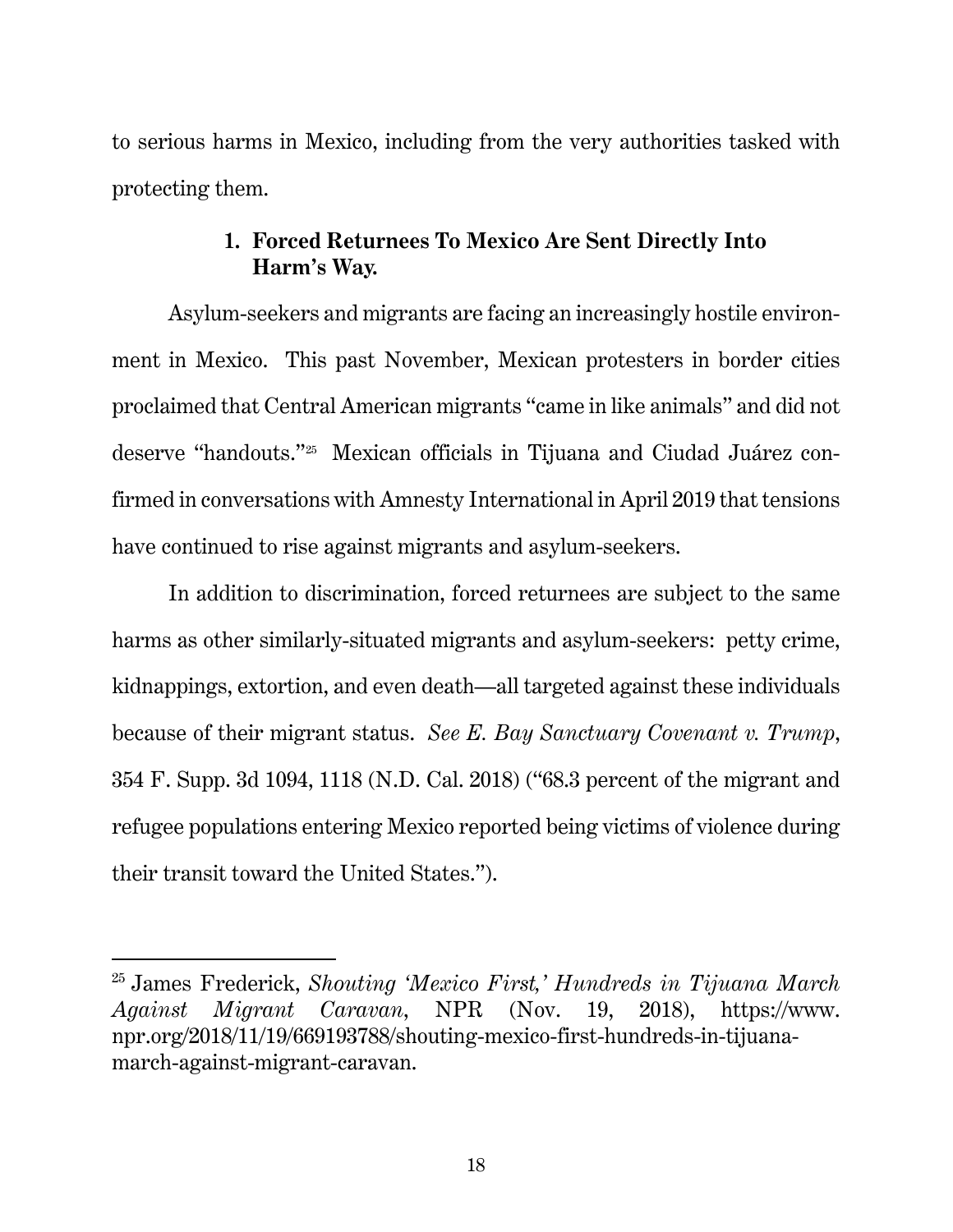Crime rates in border cities like Tijuana, Mexicali, and Ciudad Juárez have spiked dramatically, to the point where they are considered some of the most violent cities in the world.<sup>26</sup> Criminal groups in Mexico purposely prey on migrants for profit; recent studies indicate that such targeting brings in approximately \$134 million annually for organized criminal groups.<sup>27</sup> Kidnapping and extortion of migrants and asylum-seekers is likewise rampant. Kidnappers reportedly demand ransoms of between \$500 and \$10,000 from destitute individuals and families.<sup>28</sup> Those who cannot scrape together a payment have been purportedly killed by their captors.<sup>29</sup>

Alternatively, kidnappers sometimes entice desperate individuals with promises to smuggle them into the United States (or take them by threat of

<sup>26</sup> Kate Linthicum, *Five of the Six Most Violent Cities in the World Are in Mexico*, Los Angeles Times (Mar. 14, 2019), https://www.latimes.com/ world/la-fg-mexico-tijuana-violence-20190314-story.html.

<sup>27</sup> Robert Strauss Center, *Organized Crime and Central American Migration In Mexico Fall 2017–Spring 2018*, at 14 (June 2018), http://strausscenter.org/ images/pdf/MSI/MSI-2017-2018\_PoliciaPRP.pdf ("Strauss Crime Report").

<sup>28</sup> Robert Strauss Center, *Migrant Kidnapping In Mexico: Regional Differences*, at 8 (Nov. 1, 2018), https://www.strausscenter.org/images/MSI/ Leutert KidnappingReport 181119 Final.pdf ("Strauss Kidnapping Report").

<sup>29</sup> Steven Dudley, *Part III: The Gauntlet*, InSight Crime (Nov. 24, 2012), https://www.insightcrime.org/investigations/part-iii-the-guantlet/.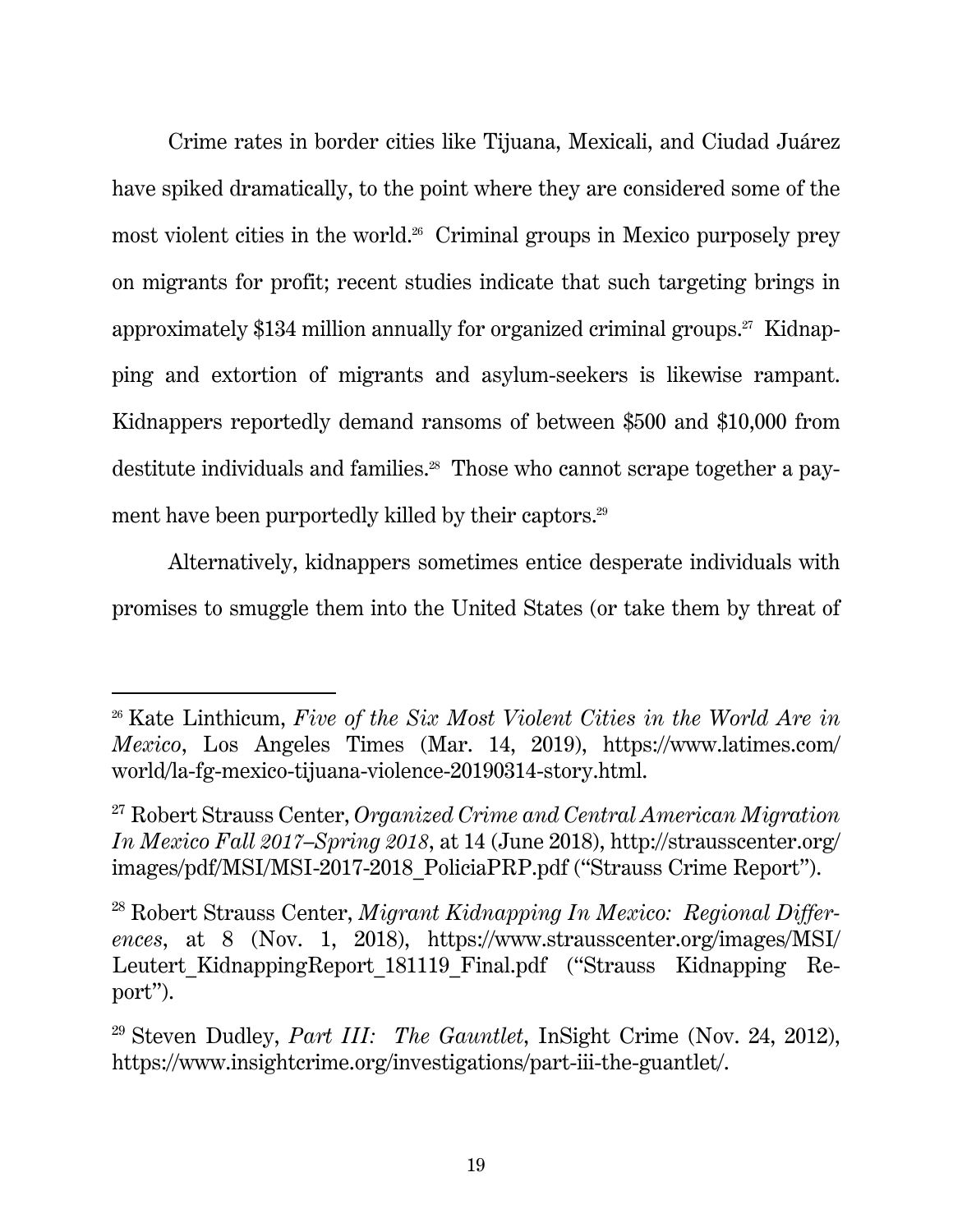force).30 Some kidnapped migrants and asylum-seekers ultimately find themselves pushed into forced labor, including sex work. This problem is especially prevalent among women and LGBTI individuals.31 In 2016 and 2017, the U.N. Refugee Agency reported that "two-thirds of the LGBTI refugees they spoke with had suffered sexual and gender-based violence in Mexico."<sup>32</sup> In a 2018 survey of migrants and refugees along the transit route in Mexico, nearly onethird of women reported experiencing sexual abuse.<sup>33</sup>

The following experiences from individuals subjected to forced return provide a human face to the reality on the ground:

• Ronaldo<sup>34</sup> (Guatemalan returnee): After being returned to Mexico, Ronaldo was detained for three hours, beaten, and robbed at gunpoint.

<sup>30</sup> Strauss Kidnapping Report, *supra* n. 28, at 4.

<sup>31</sup> Strauss Crime Report, *supra* n. 27, at 13.

<sup>32</sup> Strauss Crime Report, *supra* n. 27, at 6.

<sup>33</sup> Médecins Sans Frontières, *Mexico: An Unsafe Country for Thousands of Refugees Fleeing Violence in Central America* (Jun. 20, 2018), https://www.msf.org/mexico-unsafe-country-thousands-refugees-fleeingviolence-central-america.

<sup>&</sup>lt;sup>34</sup> This brief uses aliases for some returnees and asylum-seekers.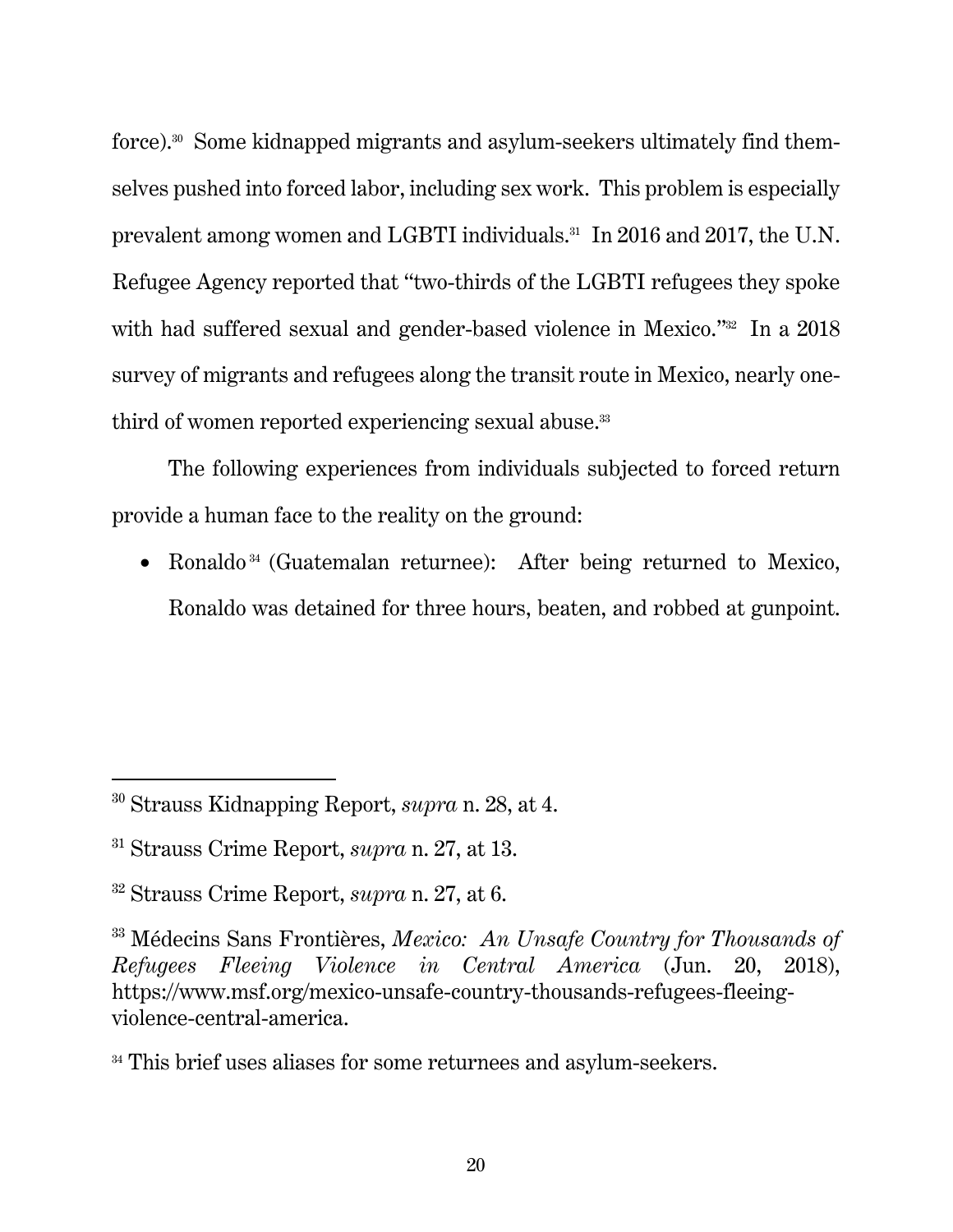In court, he stated that he did not want to go back to Mexico because he did not feel safe.<sup>35</sup>

- Riccy (Honduran returnee): "Yesterday, I stepped out [from a Ciudad] Juárez shelter] to buy my lunch, and a man tried to take my [four-year old] son."36
- Lisa (Honduran returnee): "[The federal police] asked me what nationality I was, I told them I was from Honduras then they say: 'Come with me.' They grab my head, bend me over, and take me out of the house and put me in a black car. They covered my eyes with gray tape." Lisa was kidnapped by the police for ransom and raped multiple times. She stated that although her eyes were covered with tape, she managed to see because her tears soaked through the glue.<sup>37</sup>

Many crimes against migrants in Mexico go unaddressed by law enforcement: a recent report concluded that 99 percent of crimes committed

<sup>35</sup> Robert Moore, *'I'm in Danger': Migrant Parents Face Violence in Mexico Under New Trump Policy*, Texas Monthly (Apr. 25, 2019), https://www. texasmonthly.com/politics/im-in-danger-migrant-parents-face-violence-inmexico-under-new-trump-policy/.

<sup>36</sup> *Id.*

<sup>37</sup> *Secuestraron Federales a Migrante Hondureña* [*Honduran Migrant Kidnapped by Federal Police*], El Diario (June 18, 2019), https://www. eldiariodechihuahua.mx/estado/secuestraron-federales-a-migrante-hondurena-20190618-1528964/.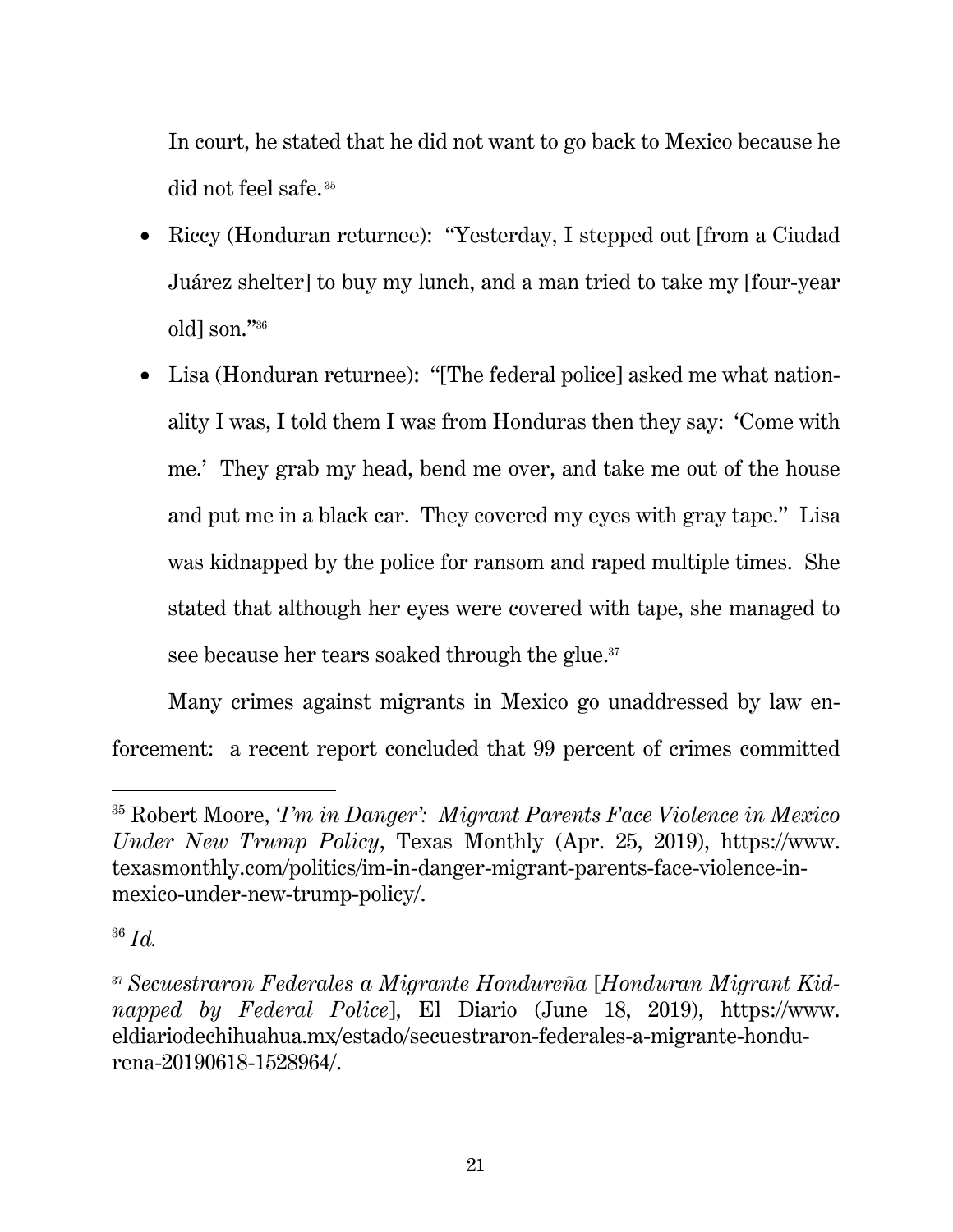against migrants go unpunished.<sup>38</sup> And rather than protect the vulnerable, local Mexican officials sometimes collude with the very criminals who carry out abuses.<sup>39</sup> A 2017 survey concluded that a quarter of crimes against migrants had been committed by Mexican police and other government officials.<sup>40</sup> In some instances, these officials engage in extortion, threatening to abuse, delay, or deport the migrants and asylum-seekers who fail to pay bribes.<sup>41</sup> Such practices "may be increasing as [U.S.] policies force migrants to stay longer on the Mexican side of the border."42

On this score, the following accounts are particularly illuminating:

<sup>38</sup> Amnesty International, *No Safe Place*, at 20 (Nov. 2017), https://www. amnestyusa.org/wp-content/uploads/2017/11/No-Safe-Place-Briefing-ENG-1.pdf.

<sup>39</sup> Strauss Crime Report, *supra* n. 27, at 22.

<sup>40</sup> Robert Strauss Center, *The Implementation and Legacy of Mexico's Southern Border Program*, at 34 (June 2019), https://www.strausscenter.org/ images/MSI/PFS\_Report\_FINAL.pdf.

<sup>41</sup> Emily Green, *Exclusive: Mexican Officials Are Extorting Thousands of Dollars From Migrants Applying For Asylum*, Vice News (Mar. 13, 2019), https://news.vice.com/en\_us/article/kzdy4e/exclusive-mexican-officials-areextorting-thousands-of-dollars-from-migrants-to-apply-for-asylum.

<sup>42</sup> Araine Francisco & Josefina Salomon, *Mexican Officials Extort Asylum Seekers on Way to USA*, InSight Crime (Mar. 25, 2019), https://www. insightcrime.org/news/analysis/mexican-officials-extort-asylum-seekers/.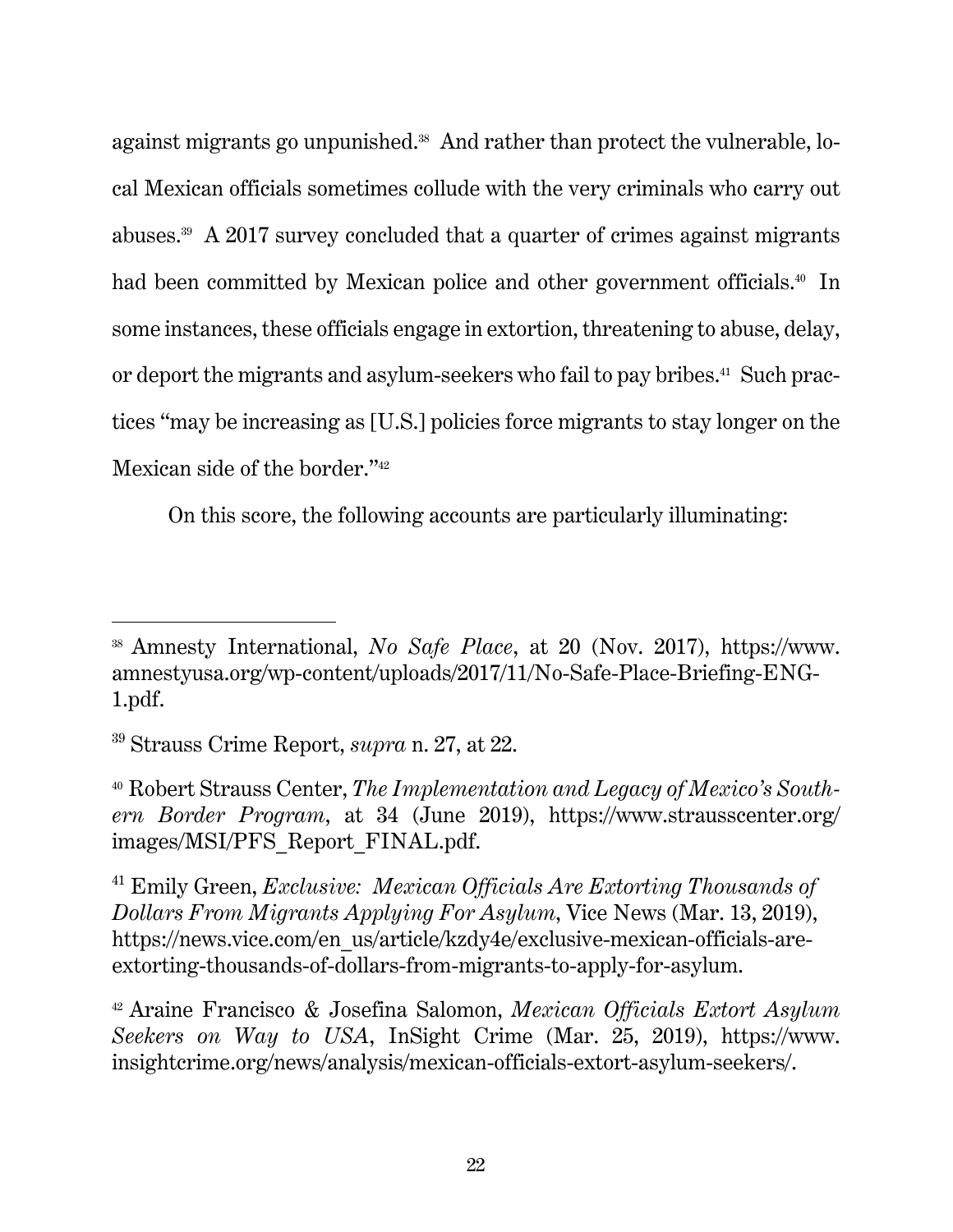- Joharvy (Ecuadoran asylum-seeker): "I never in my life thought I was going to get here and be extorted . . . But what was I going to do? I was scared. After so much effort to get here, I prefer to give him all our money than have to return."43
- Josue (Honduran asylum-seeker): "I don't feel safe to be here. Anything can happen, because I'm Honduran. The police here are very corrupt, and they steal the money of lots of people."44
- Pamela (Salvadoran asylum-seeker): "Since I've been attacked and assaulted by the Mexican police in Mexico City, I wouldn't feel safe going to the police if I were attacked by people here in Tijuana. They say Tijuana is a very dangerous place, and I'm afraid to go walk around in the streets by myself." 45

For those under the forced return policy, local Mexican authorities are too often a source of danger, not protection.

<sup>43</sup> Green, *supra* n. 41.

<sup>44</sup> Interview by Amnesty International with Forced Returnee, in Tijuana, Mexico (April 8, 2019).

<sup>45</sup> Interview by Amnesty International with Forced Returnee, in Tijuana, Mexico (April 8, 2019).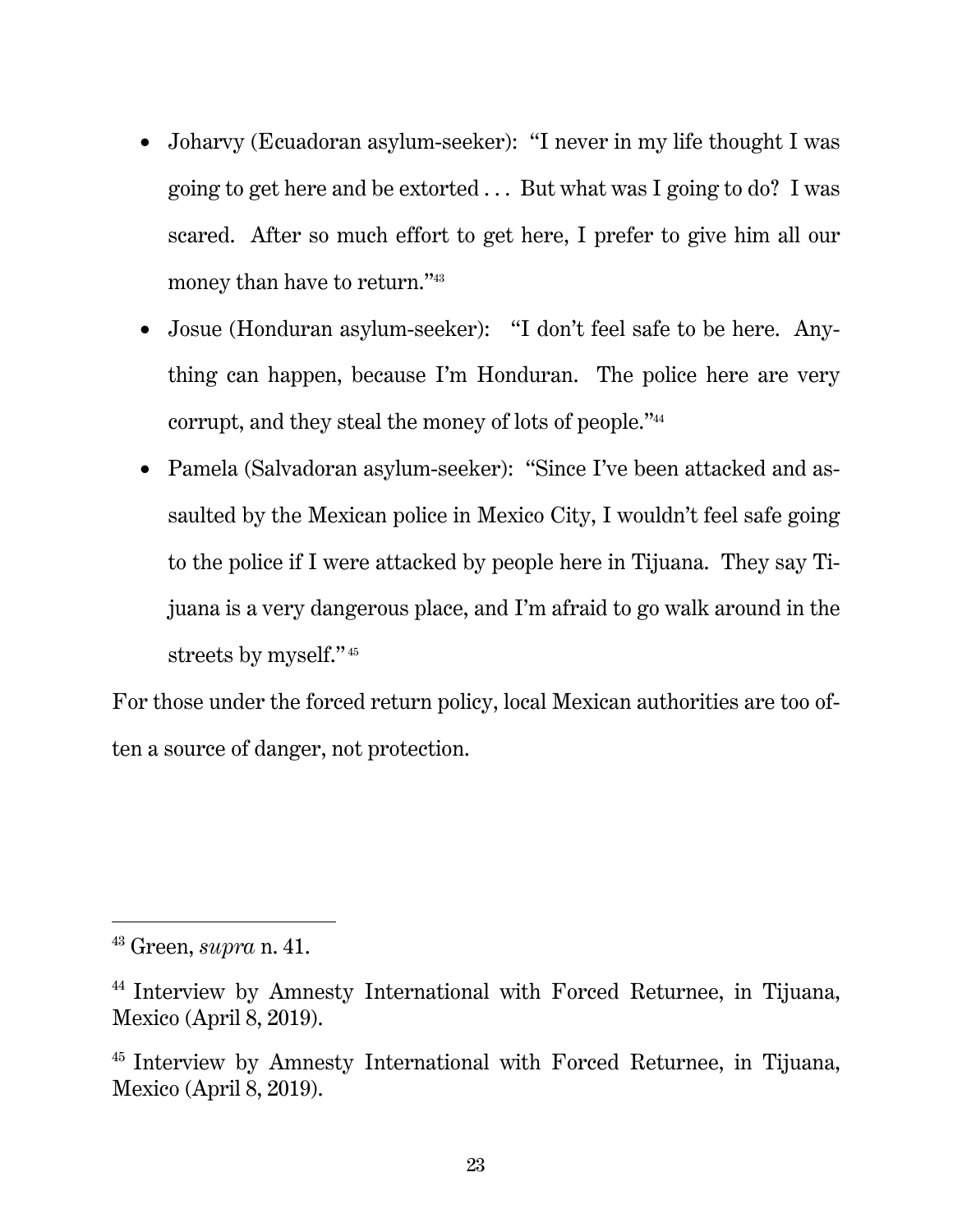#### **2. The Mexican Government Is Unable To Protect Forced Returnees**

Regardless of whatever public commitments the U.S. and Mexican governments have made regarding the safety of forced returnees, and despite the Mexican government's obligations under international law, the reality is that the Mexican government cannot protect the thousands of people the forced return policy has herded its way. *See Bringas-Rodriguez v. Sessions*, 850 F.3d 1051, 1072 (9th Cir. 2017) (en banc) (noting as to Mexico's commitments to the protection of LGBTI individuals that "[i]t is not unusual that a country's *de jure* commitments . . . do not align with the *de facto* reality of whether the State is able and willing to provide protection.") (internal quotation marks omitted).

Mexico's support systems have simply been overwhelmed by the forced return policy. Returnees tend to settle in border cities to await their U.S. immigration proceedings. Reports of overcrowding at shelters in these border cities abound.46 A 250-bed shelter in Ciudad Juárez, for example, currently houses almost double its capacity: 480 migrants and asylum-seekers, 60 percent of them forced returnees, most of whom are only allowed to stay in the

<sup>46</sup> Molly Hennessy-Fiske, *Pregnant Women, Other Vulnerable Asylum Seekers are Returned to Mexico to Await Hearings*, Los Angeles Times (May 19, 2019), https://www.latimes.com/nation/la-na-migrant-remain-in-mexico-20190519-story.html.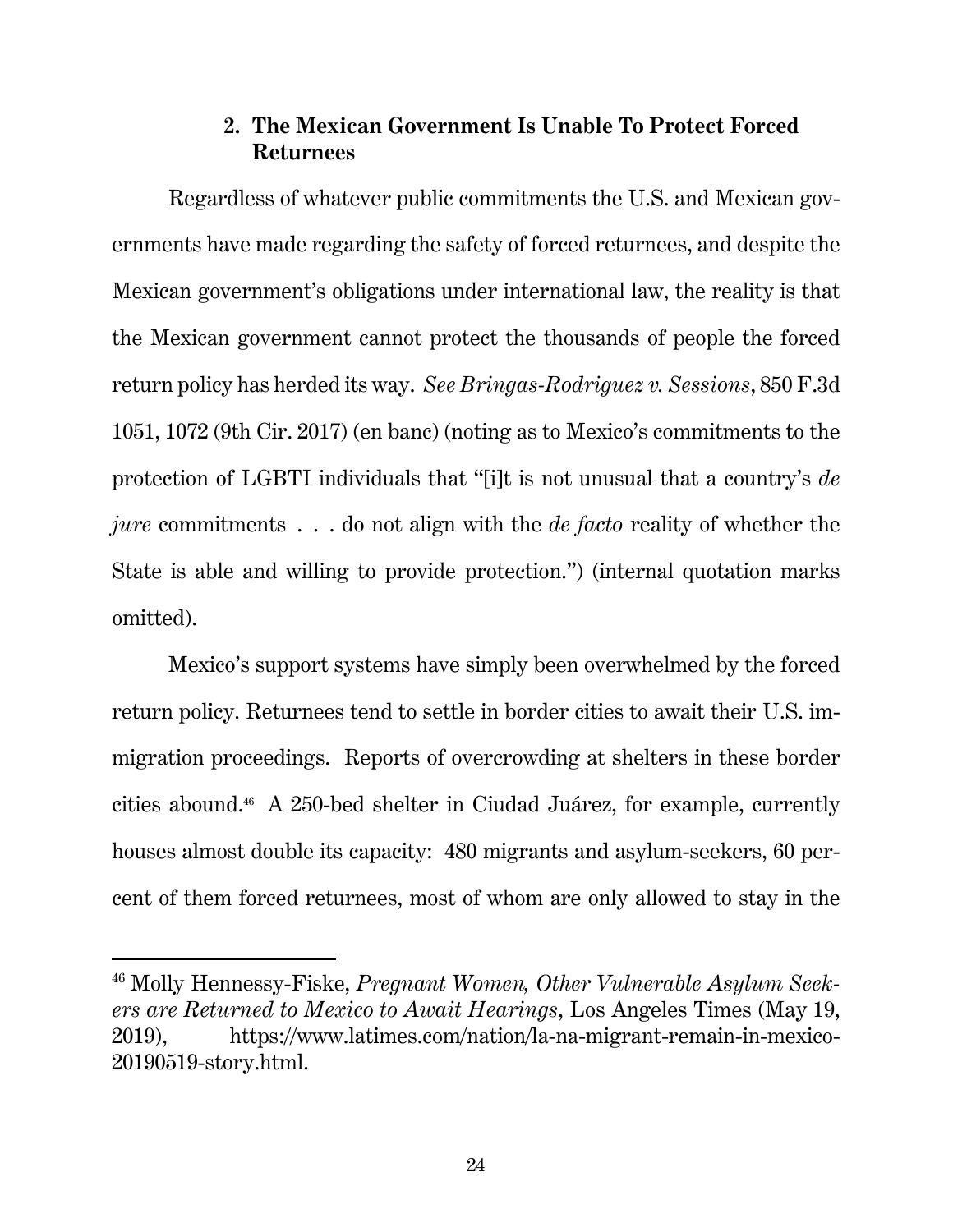shelter for 16 days.47 A patchwork of ad hoc church shelters have sprung up in response to the growing numbers of migrants because of the lack of shelter space. Access to food, proper hygiene, clothing, and healthcare is a constant and pressing concern.48

Some individuals cannot even find respite in an overcrowded shelter, thereby facing homelessness and even greater exposure to crime. On April 17, 2019, Amnesty International interviewed a Guatemalan woman and child who were crossing from Ciudad Juárez to El Paso for their immigration hearings. They had fled the killing of the woman's husband and threats to their lives. According to this woman, "[w]hen they returned us [to Mexico], we were supposed to go to a shelter, but there was no space." 49 These problems will magnify over time, particularly since Mexico, as part of recent tariff negotiations with the United States, agreed to significantly expand the forced return

<sup>47</sup> *Id.*

<sup>48</sup> International Rescue Committee, *Needs Assessment Report Mexico: Northern Border*, at 6–7 (Mar. 25, 2019), https://www.rescue.org/sites/ default/files/document/3733/ircmexicoassessmentreport.pdf; Peter Orsi & Christopher Sherman, *Mexico-US Tariff Deal: Questions, Concerns for Migration*, PBS (June 9, 2019), https://www.pbs.org/newshour/world/mexico-ustariff-deal-questions-concerns-for-migration.

<sup>49</sup> Interview by Amnesty International with Forced Returnee, in Ciudad Juárez, Mexico (April 17, 2019).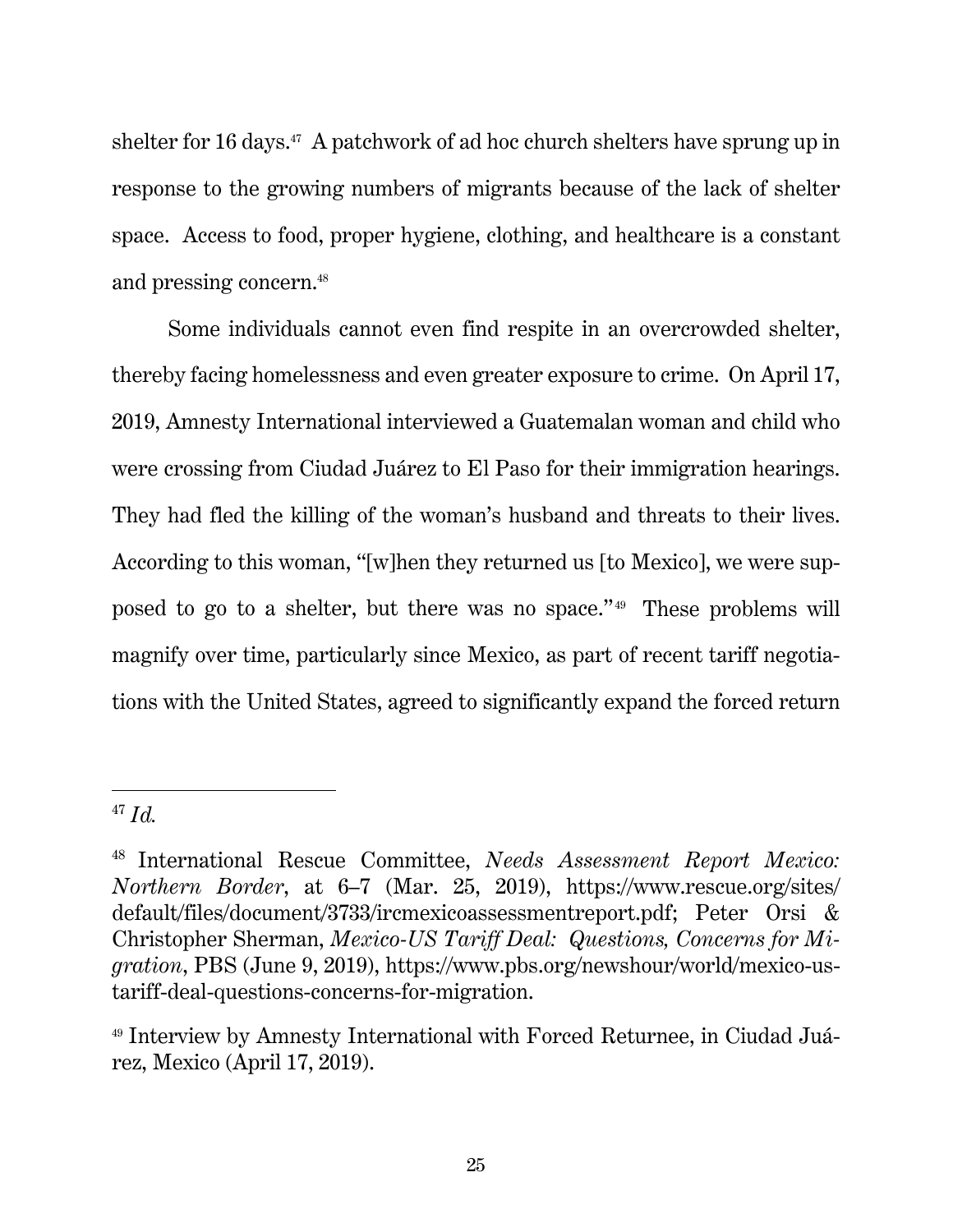policy to accommodate an estimated 60,000 to 100,000 people by the end of 2019.50

Under the foregoing circumstances, access to valid identity documentation and a work permit is critical for returnees, to ensure their survival in Mexico and prevent their unlawful deportation to their home countries. Indeed, a linchpin of this Court's decision staying the district court's injunction was that "the likelihood of harm [to Plaintiffs] is reduced somewhat by the Mexican government's commitment to . . . grant humanitarian status and work permits to individuals [who are] returned" to Mexico. 924 F.3d at 510.51 Yet that commitment has been effectively nonexistent in practice.

Returnees are emphatically not receiving the humanitarian visas that serve as legal identification in Mexico and confer the right to work. The numbers speak for themselves: Even though more and more people are being returned to Mexico under the forced return policy, fewer and fewer

<sup>50</sup> Alejandro Lazo, *Mexican Shelters Strained by Migrants Struggle with U.S. Returnees*, Wall St. J. (June 17, 2019), https://www.wsj.com/articles/mexicanshelters-strained-by-migrants-struggle-with-u-s-returnees-11560763802.

<sup>51</sup> Dep't of Homeland Security, *Secretary Kirstjen M. Nielsen Announces Historic Action to Confront Illegal Immigration* (Dec. 20, 2018), https://www.dhs.gov/news/2018/12/20/secretary-nielsen-announces-historicaction-confront-illegal-immigration (U.S. "expects [that] affected migrants would receive humanitarian visas to stay on Mexican soil, the ability to apply for work, and other protections while they await a U.S. legal determination.").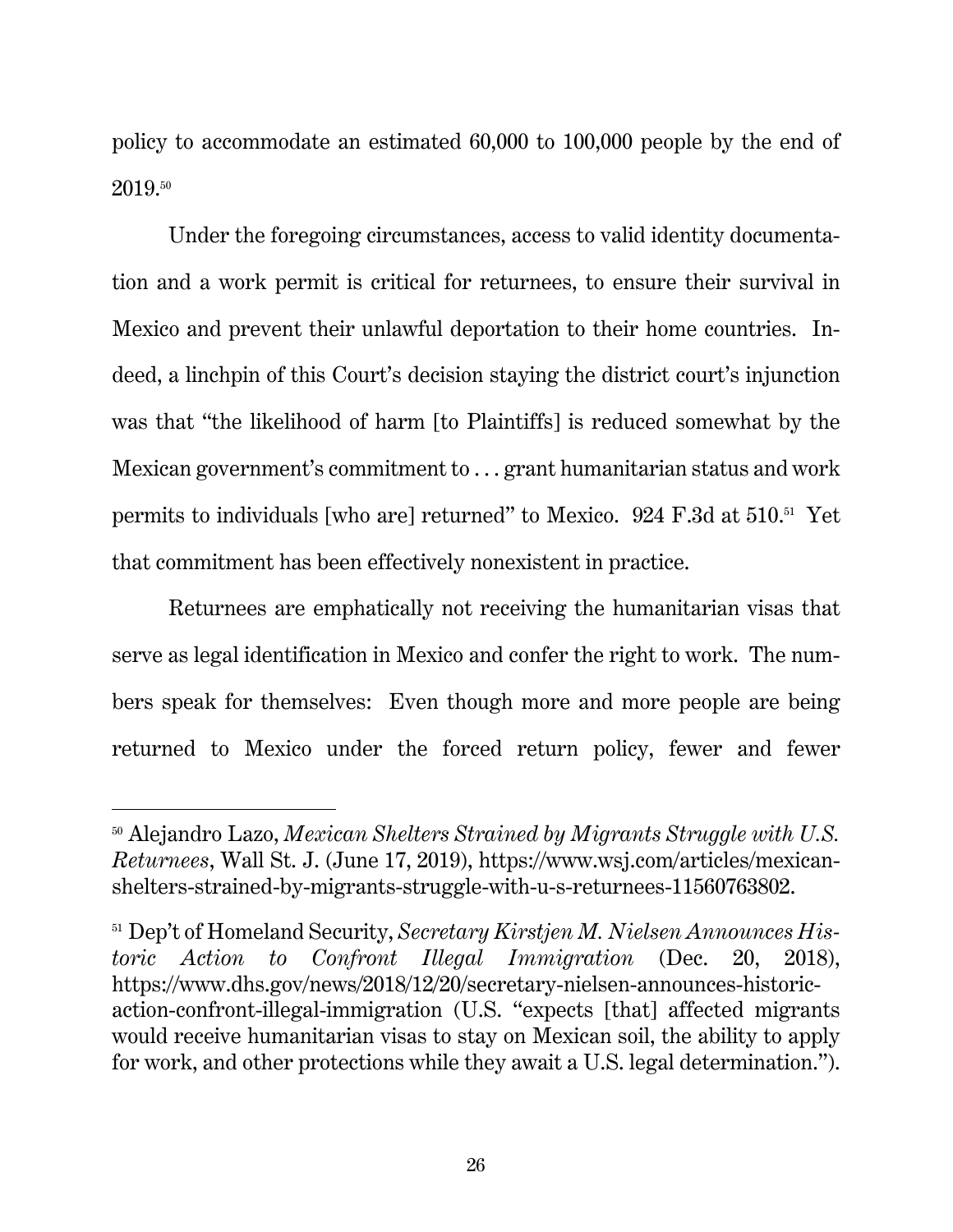humanitarian visas are being issued. As of this writing, there have been approximately 15,000 individuals returned to Mexico under the forced return policy. 52 These individuals have primarily been returned through the San Ysidro, Calexico, and Paso del Norte ports of entry, which border the Mexican cities of Tijuana, Mexicali, and Ciudad Juárez.53 Yet the state of Baja California, home to Tijuana and Mexicali, shows an inexplicable decline in humanitarian visas, from 176 in January 2019 to just 69 in March 2019.<sup>54</sup> In the state of Chihuahua, which includes Ciudad Juárez, just 44 humanitarian visas had been issued as of April 2019.55

Amnesty International's reporting further illustrates this trend. Amnesty International recently spoke to eight returnees staying at a Ciudad Juárez parish. Each stated that DHS had confiscated their country-of-origin

<sup>52</sup> Camila Montoya-Galvez & Angel Canales, *More Than 15,000 Asylum Seekers Returned to Mexico as U.S. Ramps Up Policy*, CBS News (June 25, 2019), https://www.cbsnews.com/news/remain-in-mexico-more-than-15000 asylum-seekers-sent-back-to-mexico-as-us-ramps-up-policy/.

<sup>53</sup> *9th Circuit to Hear Oral Arguments in 'Remain-in-Mexico' Case*, ABC 10News San Diego (Apr. 24, 2019), https://www.10news.com/news/ national/9th-circuit-to-hear-oral-arguments-in-remain-in-mexico-case (describing mass use of tourist visas).

<sup>54</sup> Mexico Secretariat of the Interior, *Table 2.10 Visitor Cards for Humanitarian Reasons (TVRH) Issued, By State Entity* (2019), http://segob.gob.mx/ es\_mx/SEGOB/Documentacion\_y\_condicion\_estancia.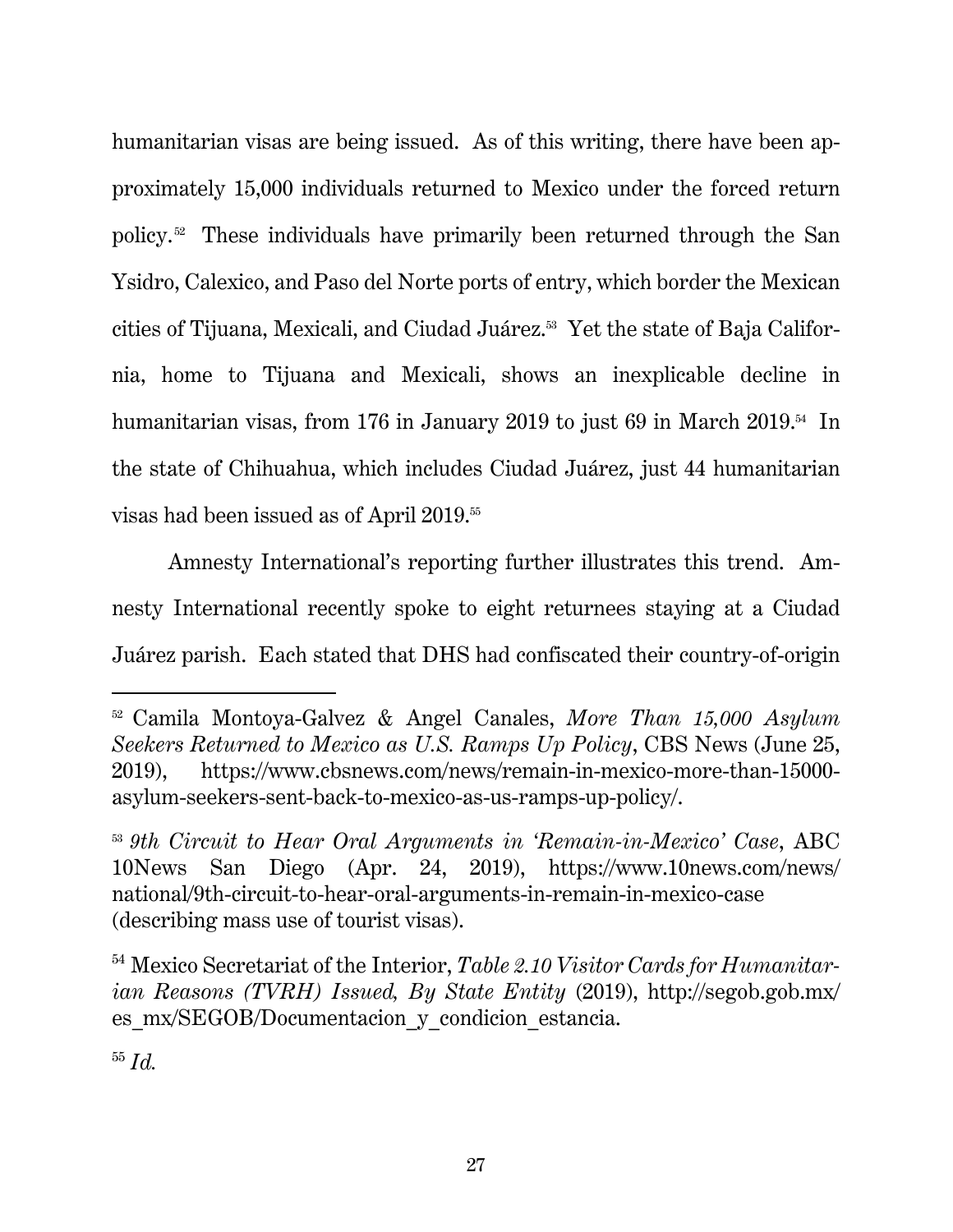identity documents, but none had received humanitarian visas or work permits from Mexico.56 All these individuals had were visitor visas, which appeared to be pieces of paper filled out by hand, without photos, and which were valid only until the date listed for those returnees on their next hearing notices. Amnesty International later received confirmation from Mexican authorities that returnees are receiving visitor visas (*formas migratorias múltiples*), which are not proper identity documents and do not confer the right to work.<sup>57</sup>

As a result, an overwhelming number of forced returnees have been left to fend for themselves, without access to basic legal documentation critical to ensure their survival in Mexico.

#### **C. The Forced Return Policy Subjects Returnees To Chain**  *Refoulement*

The forced return policy also violates the principle of *non-refoulement* because the transfer of asylum-seekers to Mexico exposes them to significant risk of eventual removal to their home countries, where they may face persecution or serious harm.

The obligation to safeguard *non-refoulement* applies to "any measure attributable to a State which could have the effect of returning an asylum-

<sup>&</sup>lt;sup>56</sup> Interview by Amnesty International with Forced Returnees, in Ciudad Juárez, Mexico (Apr. 18, 2019).

<sup>57</sup> Flores, *supra* n. 23.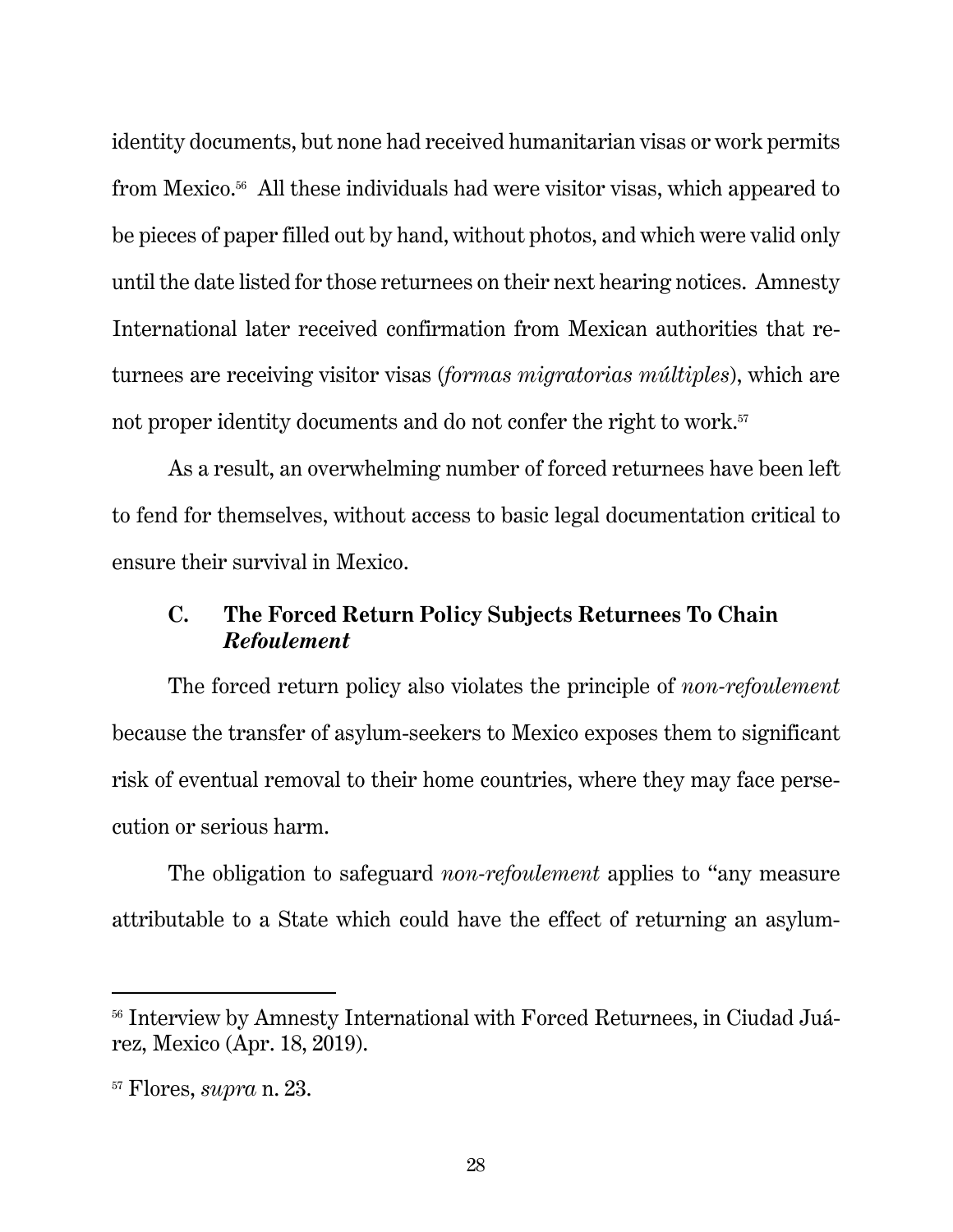seeker or refugee to the frontiers of territories where his or her life or freedom would be threatened." U.N. General Assembly, *Note on International Protection*, ¶ 16, U.N. Doc. A/AC.96/951 (Sept. 13, 2001). This obligation includes measures that could result in chain *refoulement*: i.e., when a country returns an asylum-seeker to a third country, which turns around and returns the asylum-seeker to an unsafe country. Third countries cannot act as a way station for breaking the law. But the forced return policy risks doing precisely that.

Even before rollout of the forced return policy, *refoulement* from Mexico was rife. Between May and September of 2017, Amnesty International surveyed migrants and asylum-seekers in Mexico to determine whether Mexican officials were implementing *non-refoulement* obligations for those seeking asylum in Mexico. Amnesty International found that the National Institute of Migration ("INM"), the body responsible for regulating migration and policing borders in Mexico, systemically ignored the procedural safeguards under Mexican law to protect the legal rights of asylum-seekers. Amnesty International analyzed 500 survey responses and found 120 instances where *refoulement* had likely occurred—approximately 24 percent of total responses.58 Many of those surveyed were deported to their country of origin

<sup>58</sup> Amnesty International, *Overlooked, Under-Protected: Mexico's Deadly* Refoulement *of Central Americans Seeking Asylum*, at 8 (2018),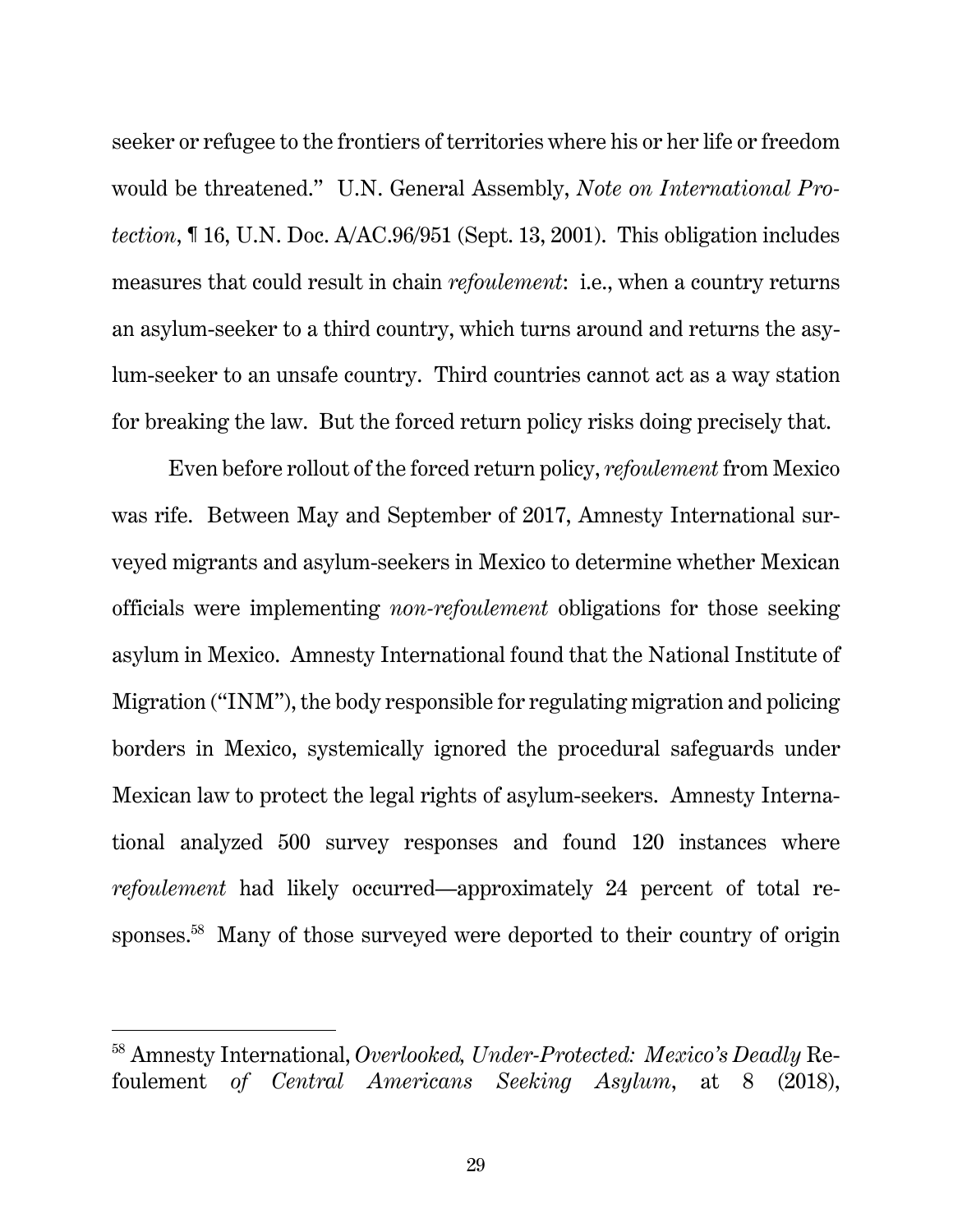despite explicitly expressing a fear of return to the INM. Amnesty International also gathered 297 responses of people who had passed through migration detention centers.<sup>59</sup> Of those, 75 percent were never informed of their right to seek asylum in Mexico, and 69 percent stated that INM officers never asked their reasons for leaving their home country.<sup>60</sup> Both practices directly contravene Mexico's domestic and international legal obligations.

Furthermore, Amnesty International's reporting in 2017 found that Mexican authorities routinely detain and deport individuals without proper identity documentation—which, as noted above, would now encompass nearly all forced returnees given DHS's apparent practice of confiscating identity documents before returning individuals to Mexico. Based on Amnesty International's reporting, it was INM practice to load undocumented migrants into vans and take them to detention centers.<sup>61</sup> Under Mexican law, these detainees would then have 15 days to present arguments and seek legal counsel.<sup>62</sup> Yet INM often pressured (or coerced) detainees to sign papers accepting

<sup>60</sup> *Id.*

-

 $61$   $Id.$ 

<sup>62</sup> *Id.* at 14.

https://www.amnesty.org/download/Documents/AMR4176022018ENG-LISH.PDF.

<sup>59</sup> *Id.* at 9–12.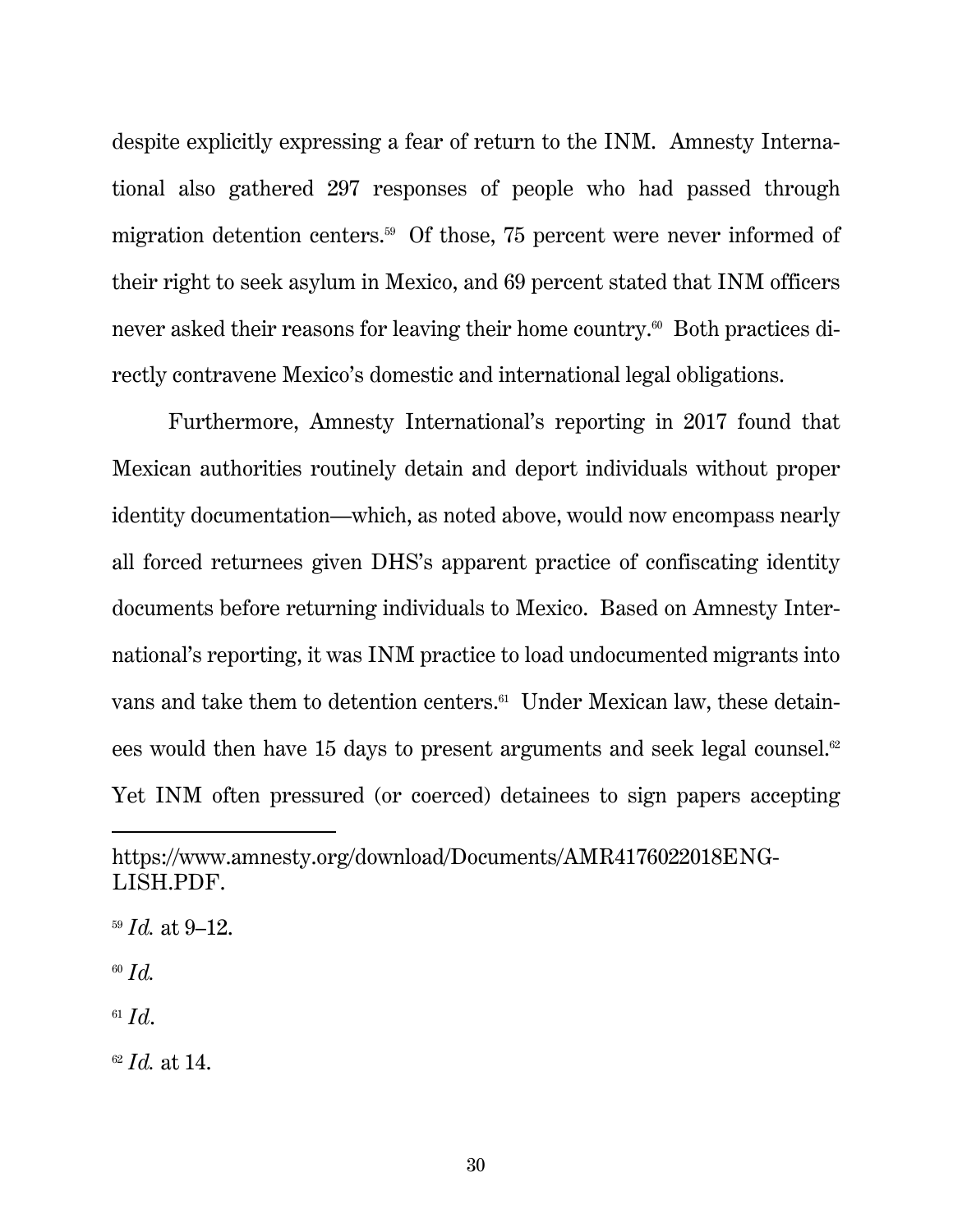voluntary return to their country of origin, waiving rights to legal counsel, and foregoing the 15-day procedural safe harbor.63 Individual requests for asylum were generally ignored.

These practices almost certainly continue to persist today. As recently as this month, INM engaged in the mass detention of 400 asylum-seekers on Mexico's southern border.<sup>64</sup> Such tactics reflect the rising tide of harsh responses to migrants and asylum-seekers apprehended in Mexico in recent weeks. Other measures have included expedited deportations, carried out without allowing migrants access to legal advice, $65$  and the deployment of thousands of national guard troops, tasked with immigration enforcement responsibilities, throughout the country.66

<sup>63</sup> *Id.* 

<sup>64</sup> Amnesty International, *Asylum Seekers at Risk of Mass Detention* (June 7, 2019), https://www.amnesty.org/download/Documents/AMR4104922019ENG-LISH.pdf. According to information received by Amnesty International, migrants and asylum-seekers were loaded onto buses and taken to the Siglo XXI Migration Detention Centre in Tapachula, Chiapas.

<sup>65</sup> *Id.* 

<sup>66</sup> Tatiana Arias, *Mexico Sends Nearly 15,000 Troops to the US Border*, CNN (June 24, 2019), https://www.cnn.com/2019/06/24/americas/mexico-sends-15000-troops-to-us-mexico-border-intl/index.html.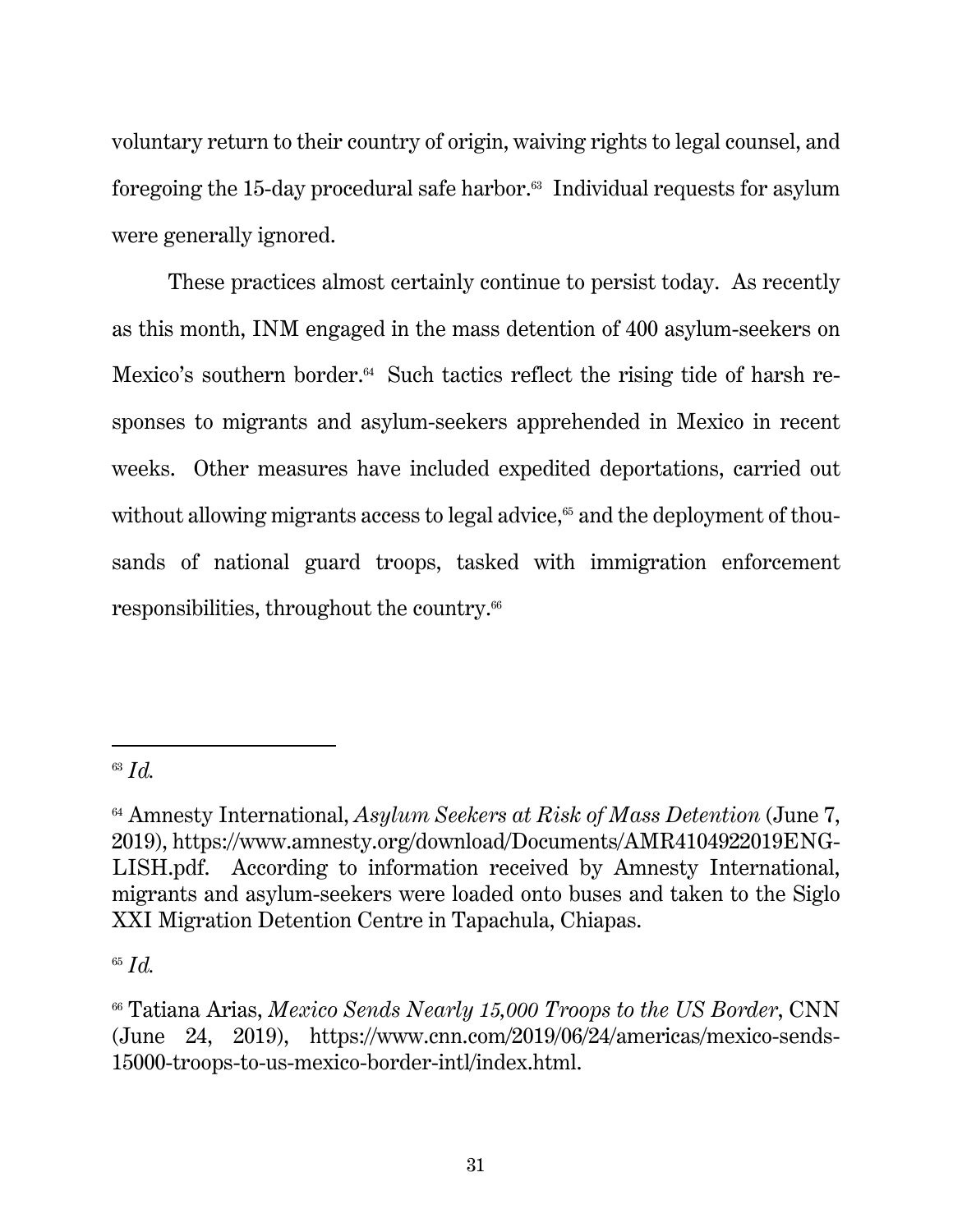Instead of addressing or allaying these concerns, Mexico's foreign ministry has "boast[ed]" about its "robust detention and deportation figures."67 The new INM head, appointed just this month, is the former head of prisons and has vowed to take an enforcement-first approach to migration, pledging 2,500 deportations per day.68 Given the government's abysmal record of protecting asylum-seekers and its current enforcement-first approach, there is every reason to believe returnees are exposed to serious risks of wrongful return.

Concerns about chain *refoulement* are not merely academic or theoretical. On April 30, 2019, a 32-year-old Guatemalan woman subject to the forced return program was sent to Ciudad Juárez, and told to return to El Paso for a hearing in September.<sup>69</sup> While on the street with two other Guatemalan women in Ciudad Juárez, Mexican police approached her and attempted to

<sup>67</sup> David Agren, *Migrants Brave the "Beast" as Mexico Cracks Down Under US Pressure*, The Guardian (June 5, 2019), https://www.theguardian.com/ world/2019/jun/05/migrants-brave-the-beast-as-mexico-cracks-down-underus-pressure.

<sup>68</sup> Beatriz Cuevaz, *Instala INM 12 Puntos En Frontera Sur, Preve Deportar Dos Mill 500 Al Dia* [*INM Installs 12 Points on the Southern Border, Plans to Deport 2500 a Day*], NoTimex (June 18, 2019), http://www.notimex.gob.mx/ ntxnotaLibre/714158/instala-inm-12-puntos-en-frontera-sur-prev%C3%A9 deportar-dos-mil-500-al-d%C3%ADa.

 $69$  Interview with Forced Returnee (June 25, 2019).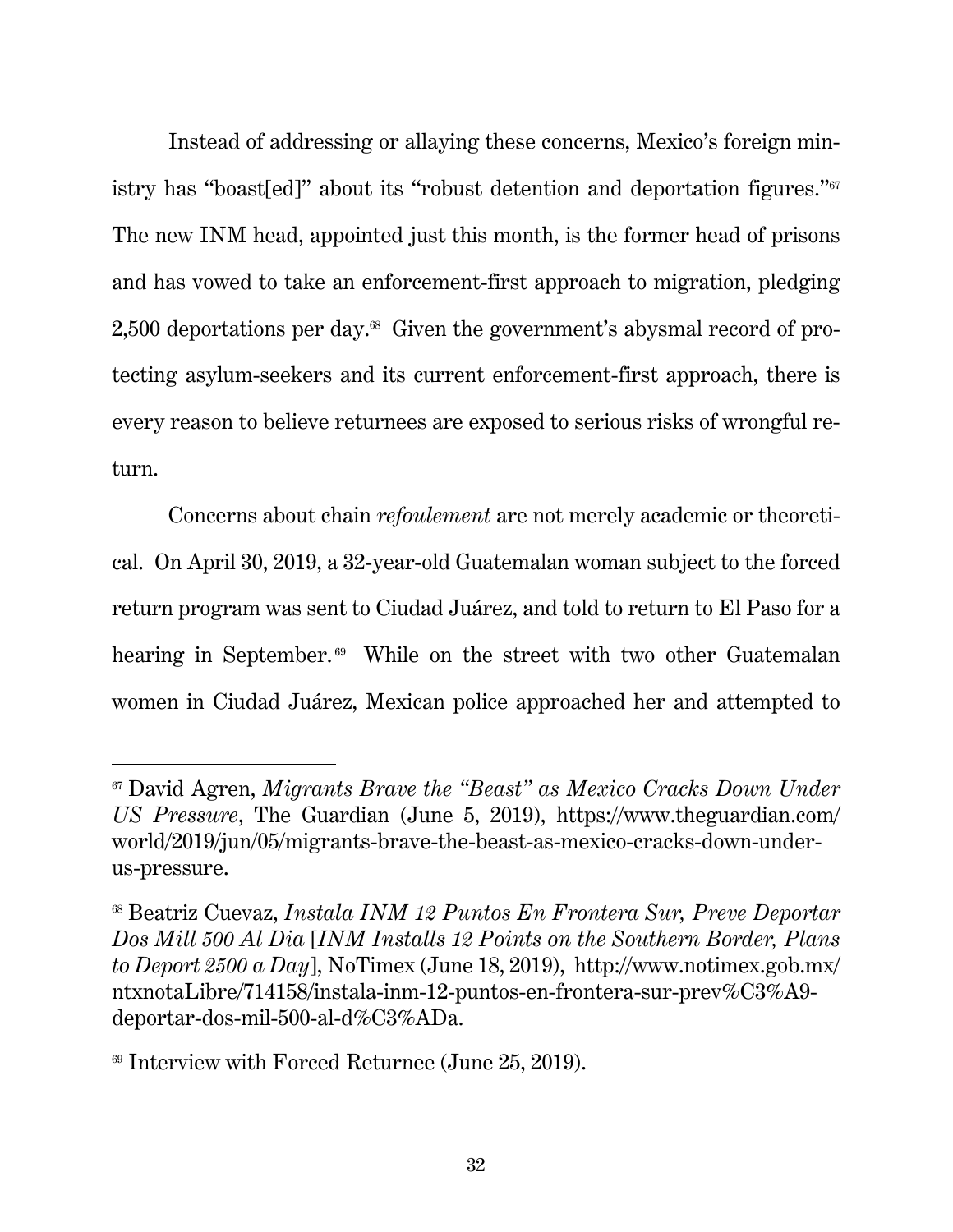extort her; when she refused to pay, the police took her and the other women to the airport. Although the woman expressed a fear of return to Guatemala and even showed the Mexican police her U.S. immigration court papers, she was nevertheless forcibly returned to Guatemala.<sup>70</sup>

The lack of safeguards against wrongful deportation from Mexico is especially concerning given the dire situation faced by individuals fleeing the Northern Triangle of Guatemala, El Salvador, and Honduras. This Court is well-aware of the horrific violence and persecution that affects this region. *Henriquez-Rivas v. Holder*, 707 F.3d 1081, 1083 (9th Cir. 2013) (en banc) (recognizing that "witnesses who testify against gang members" from El Salvador may be cognizable as a particular social group for the purposes of asylum); *Pirir-Boc v. Holder*, 750 F.3d 1077, 1080 (9th Cir. 2014) (recognizing similar Guatemala-based claim).

These dangers show no signs of abating. El Salvador, Guatemala, and Honduras continue to have homicide rates at four to eight times higher than

<sup>&</sup>lt;sup>70</sup> The U.S. has no way of determining whether or when a returnee has been improperly deported. CBP does not appear to be tracking the whereabouts of returnees in Mexico in any meaningful way, and is not even attempting to register their addresses (if returnees have them) in Mexico, in some cases simply writing locations as vague as "Baja California" on returnee documents. The absence of official information effectively means that the United States has ceded supervisory responsibilities to Mexico's government.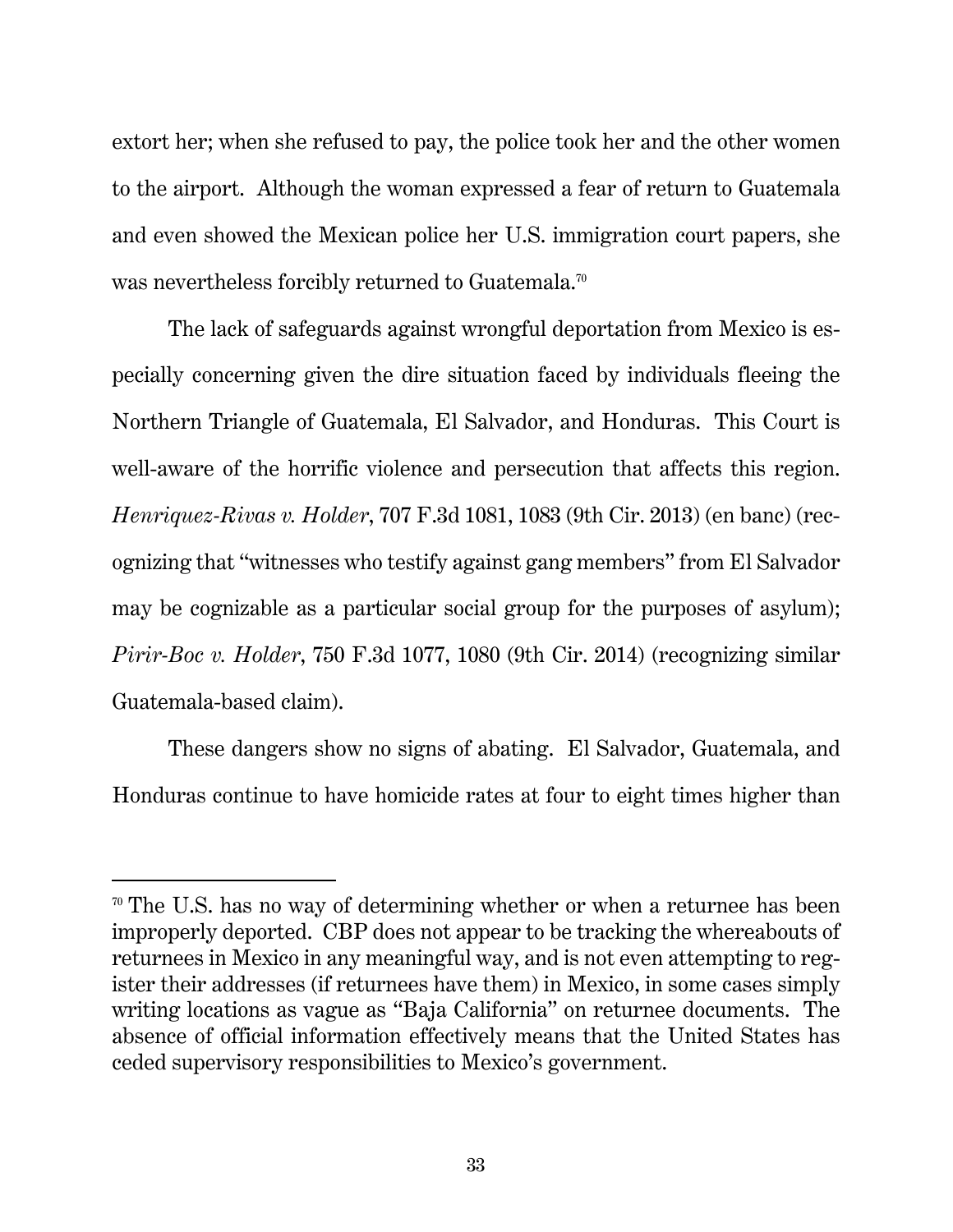what the World Health Organization considers to be epidemic levels.<sup>71</sup> In El Salvador, gangs "exercise extraordinary levels of social control over the population of their territories."72 In Guatemala, "the government has lost effective control to gangs and other organized criminal groups and is unable to provide protection to inhabitants" in "certain parts of the country."73 Conditions are similar in Honduras.<sup>74</sup>

Women and children face particularly acute harms. A 2015 study of 160 women from El Salvador, Guatemala, Honduras, and Mexico found that women "consistently stated that police and state law enforcement authorities were unable to provide sufficient protection from  $[]$  violence," and that their children were subject to "direct and devastating attacks."75

<sup>71</sup> Amnesty International, *Overlooked, Under-Protected: Mexico's Deadly* Refoulement *of Central Americans Seeking Asylum*, at 5.

<sup>72</sup> UNHCR, *Eligibility Guidelines for Assessing the International Protection Needs of Asylum-Seekers from El Salvador*, at 12, U.N. Doc. HCR/EG/SLV/16/01 (Mar. 15, 2016).

<sup>73</sup> UNHCR, *Eligibility Guidelines for Assessing the International Protection Needs of Asylum-Seekers from Guatemala,* at 34, U.N. Doc. HCR/EG/GTM/18/01 (Jan. 2018).

<sup>74</sup> UNHCR, *Eligibility Guidelines for Assessing the International Protection Needs of Asylum-Seekers from Honduras,* at 18–19, 38–39, U.N. Doc. HCR/EG/HND/16/03 (July 27, 2016).

<sup>75</sup> UNHCR, *Women on the Run: First-Hand Accounts of Refugees Fleeing El Salvador, Guatemala, Honduras, and Mexico,* at 4, 21 (Oct. 26, 2015),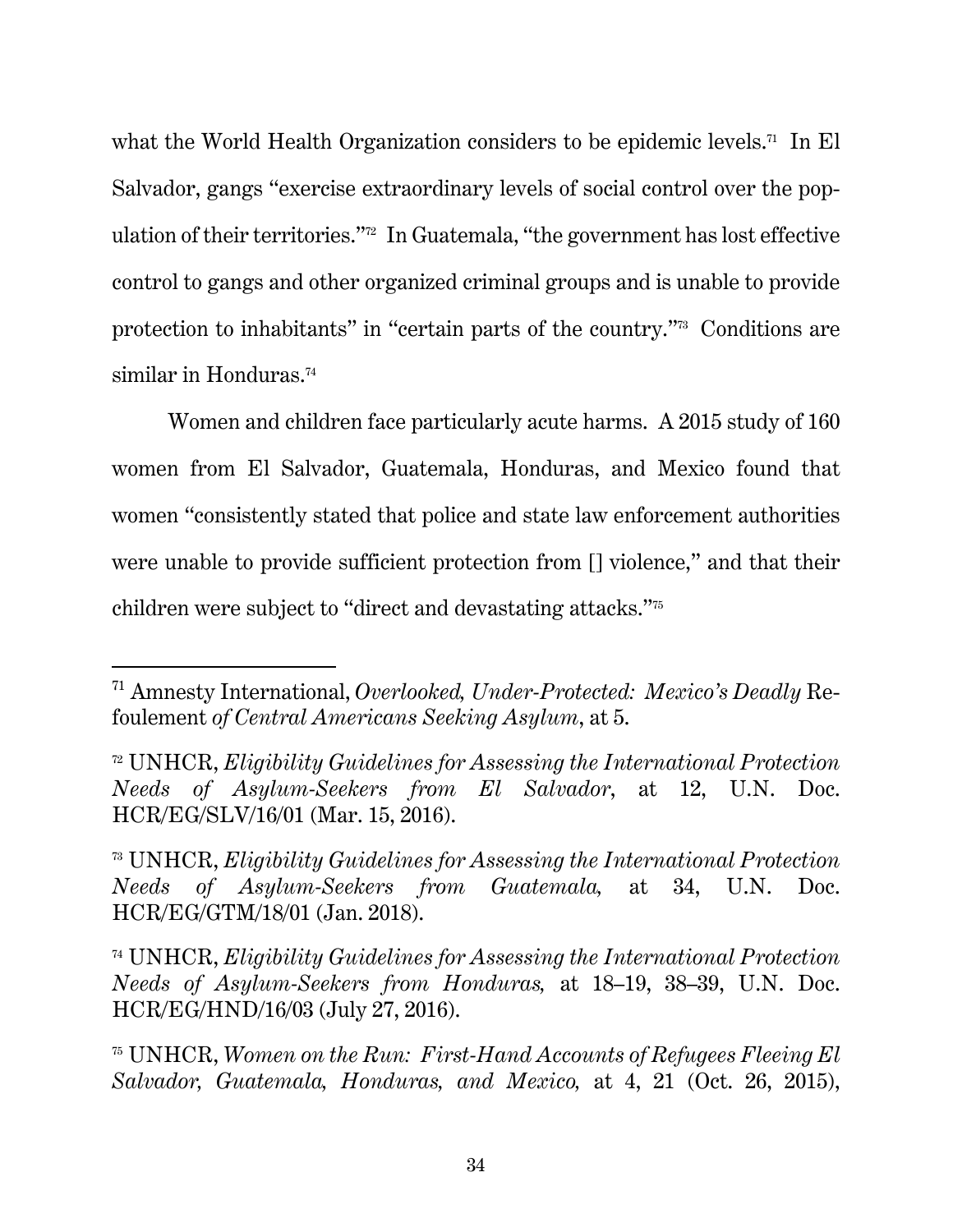\* \* \*

The U.S. government's forced return policy dispenses with critical safeguards meant to ensure that asylum-seekers are not returned to danger, results in the transfer of asylum-seekers to a country where they face a real risk of serious harm, and exposes asylum-seekers to chain *refoulement.* As a result, the forced return policy violates the United States' domestic and international human rights commitments, and should be enjoined.

https://www.unhcr.org/en-us/publications/operations/5630f24c6/womenrun.html.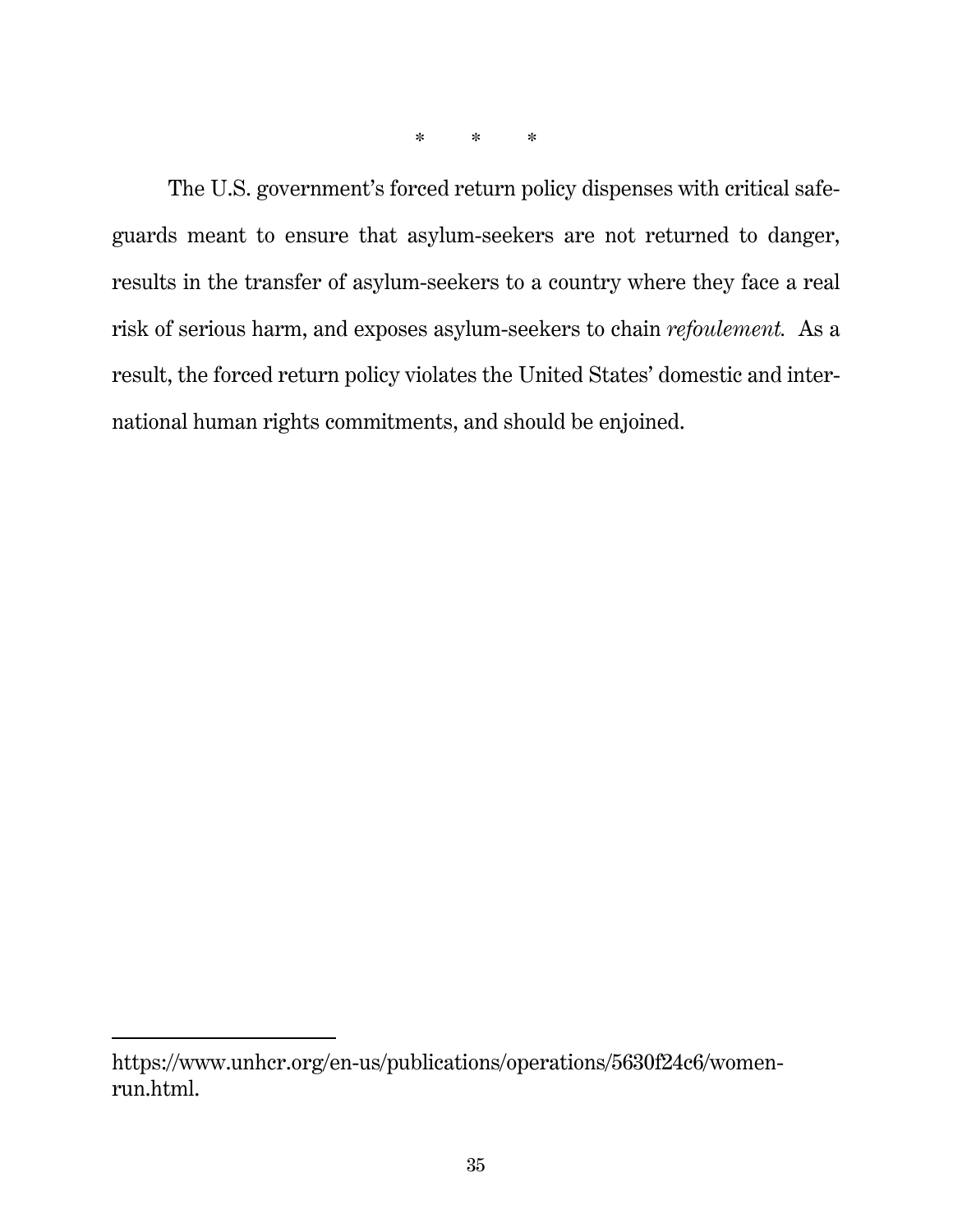#### **CONCLUSION**

Accordingly, *amici* urge this Court to affirm the district court's order

granting Plaintiffs-Appellees' motion for a preliminary injunction.

Respectfully submitted,

By: /s/ Xiao Wang

XIAO WANG RAKESH KILARU ALESHADYE GETACHEW SOPHIA COOPER WILKINSON WALSH + ESKOVITZ LLP  *2001 M Street N.W., 10th Floor Washington, DC 20036 (202) 804-4000 (202) 804-4005 (fax) xwang@wilkinsonwalsh.com* 

CHANAKYA A. SETHI WILKINSON WALSH + ESKOVITZ LLP *130 West 42nd Street, Suite 1402 New York, NY 10036 (929) 264-7758* 

DATED: JUNE 26, 2019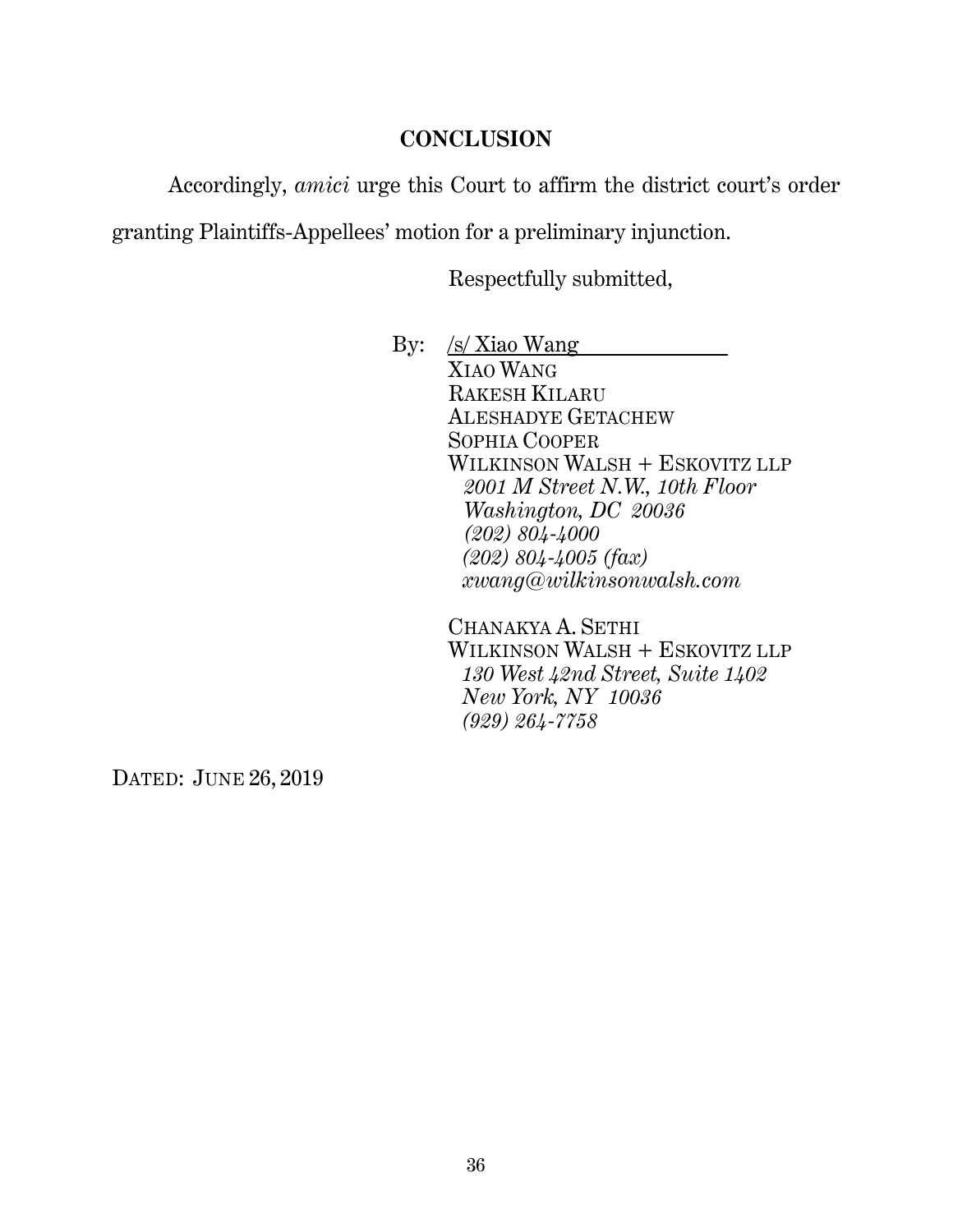#### **CERTIFICATION OF COMPLIANCE**

I hereby certify:

1. This brief complies with the type-volume limitations of Fed. R. App. P. 29(a)(5) and 9th Cir. R. 32-1(a) because it contains 6,989 words excluding the parts exempted by Fed. R. App. P. 32(f).

2. This brief complies with the typeface requirements of Fed. R. App. P. 32(a)(5)(A) and type style requirements of Fed. R. App. P. 32(a)(6) because it has been prepared in a proportionally spaced typeface using Microsoft Word in 14-point font.

> /s/ Xiao Wang XIAO WANG

DATED: JUNE 26, 2019